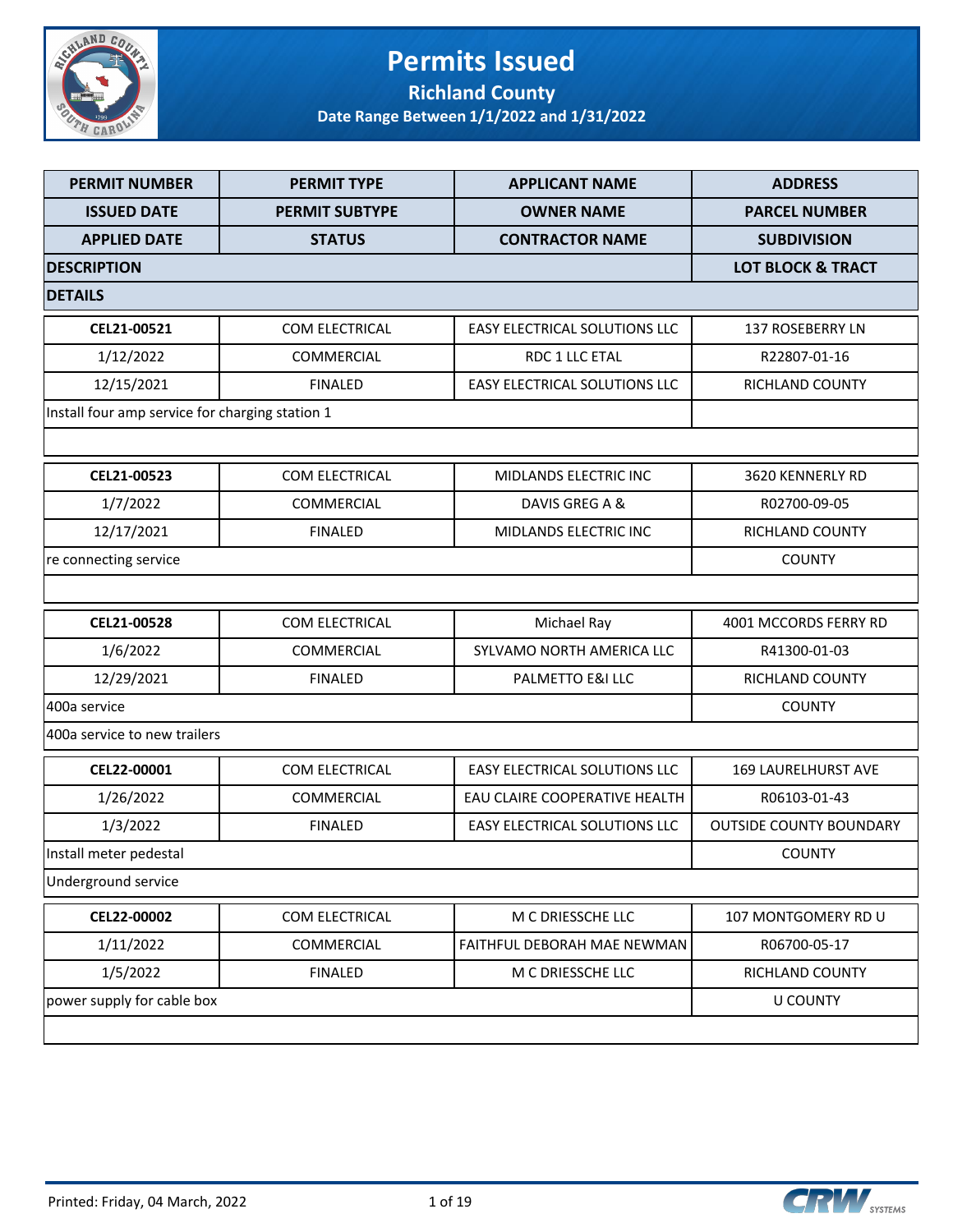

**Richland County**

| CEL22-00003                                                         | COM ELECTRICAL | <b>INTEGRATED ELECTRICAL</b><br>SOLUTIONS LLC | <b>208 FLINTLAKE DR</b>   |
|---------------------------------------------------------------------|----------------|-----------------------------------------------|---------------------------|
| 1/11/2022                                                           | COMMERCIAL     | FLINT LAKE ROAD PROPERTIES LLC                | R17210-03-03A             |
| 1/5/2022                                                            | <b>FINALED</b> | <b>INTEGRATED ELECTRICAL</b><br>SOLUTIONS LLC | RICHLAND COUNTY           |
| <b>Break Room Reno</b>                                              |                |                                               | <b>COUNTY</b>             |
|                                                                     |                |                                               |                           |
| CEL22-00004                                                         | COM ELECTRICAL | <b>East Georgia Electrical Contractors</b>    | 8208 TWO NOTCH RD         |
| 1/5/2022                                                            | COMMERCIAL     | <b>WAFFLE HOUSE INC</b>                       | R17113-04-02              |
| 1/5/2022                                                            | <b>ISSUED</b>  | East Georgia Electrical Contractors           | RICHLAND COUNTY           |
| Electrical for Waffle House remodel                                 |                |                                               | <b>COUNTY</b>             |
|                                                                     |                |                                               |                           |
| CEL22-00006                                                         | COM ELECTRICAL | <b>Chuck Williams</b>                         | 2000 CENTER POINT RD 2400 |
| 1/10/2022                                                           | COMMERCIAL     | CENTER POINT HOLDINGS LLC                     | R06010-03-01              |
| 1/7/2022                                                            | <b>ISSUED</b>  | <b>DNB ELECTRIC INC</b>                       | RICHLAND COUNTY           |
| New power for cubical furniture and upfit to space                  |                |                                               | 2400 COUNTY               |
|                                                                     |                |                                               |                           |
| CEL22-00007                                                         | COM ELECTRICAL | ROBERT DONALD                                 | 1527 HAYSTACK RD          |
| 1/11/2022                                                           | COMMERCIAL     |                                               | R32500-04-05              |
| 1/11/2022                                                           | <b>FINALED</b> | ROBERT DONALD                                 | RICHLAND COUNTY           |
| INSPECTION ON EXITING SERVICE                                       |                |                                               | <b>COUNTY</b>             |
|                                                                     |                |                                               |                           |
| CEL22-00008                                                         | COM ELECTRICAL | EASY ELECTRICAL SOLUTIONS LLC                 | 1070 CAUGHMAN RD N        |
| 1/19/2022                                                           | COMMERCIAL     | <b>RICHLAND COUNTY</b>                        | R06500-01-01              |
| 1/11/2022                                                           | <b>FINALED</b> | EASY ELECTRICAL SOLUTIONS LLC                 | RICHLAND COUNTY           |
| Install new 400 amp meter with double lugs                          |                |                                               | COUNTY                    |
| Install (1) panel with 200 amp main disconnect to feed one VDF unit |                |                                               |                           |
| CEL22-00009                                                         | COM ELECTRICAL | ANTHONYS ELECTRICAL SERVICE                   | 7532 FAIRFIELD RD         |
| 1/12/2022                                                           | COMMERCIAL     |                                               | R12003-04-04              |
| 1/12/2022                                                           | <b>FINALED</b> | ANTHONYS ELECTRICAL SERVICE                   | RICHLAND COUNTY           |
| POWER OFF FOR YEAR                                                  | <b>COUNTY</b>  |                                               |                           |
|                                                                     |                |                                               |                           |

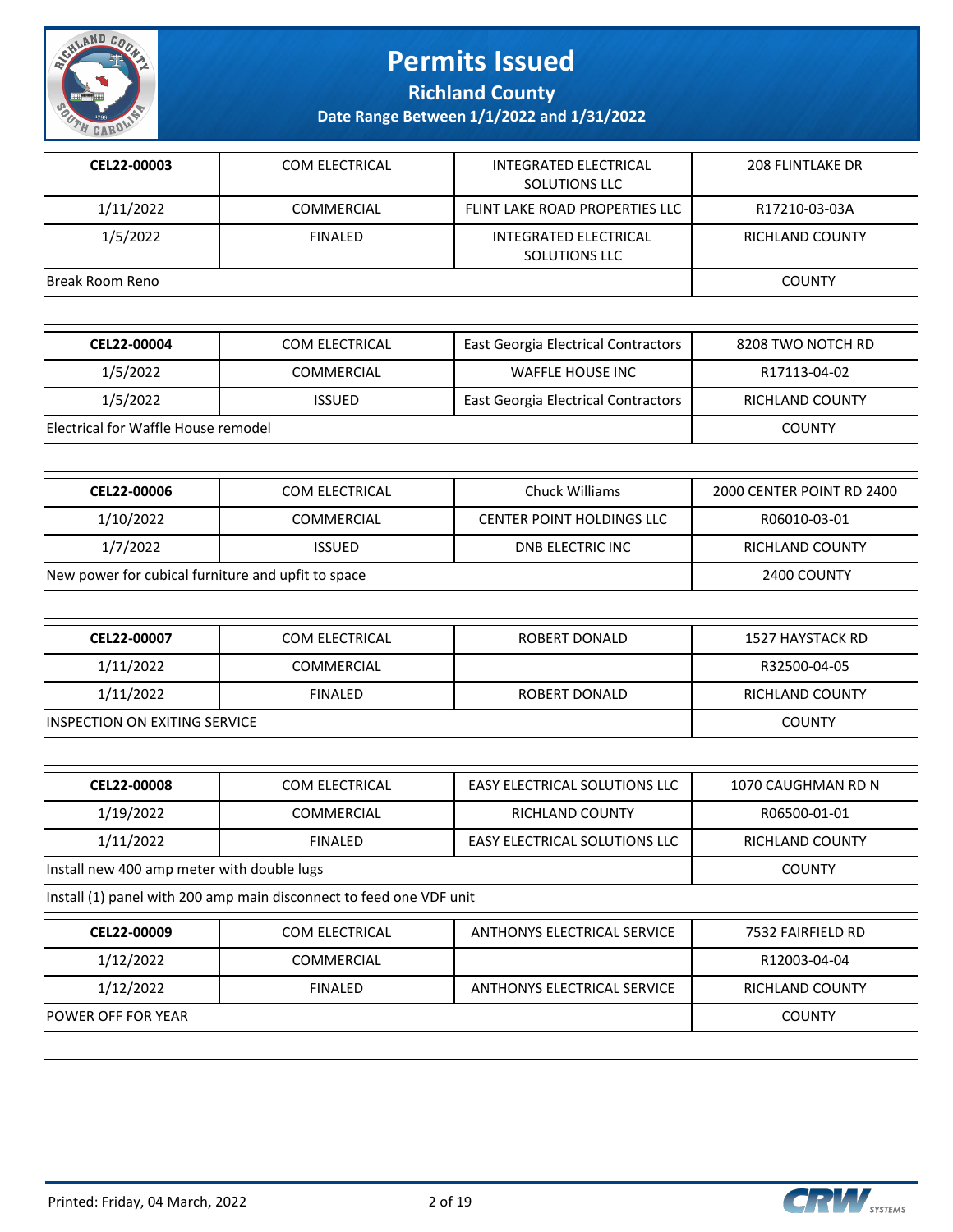

**Richland County**

| 1/14/2022<br>COMMERCIAL<br><b>BRICKYARD LONGTOWN LLC.</b><br>R17500-03-56<br>1/13/2022<br><b>FINALED</b><br>M C DRIESSCHE LLC<br>RICHLAND COUNTY<br>power supply for cable box<br><b>U COUNTY</b><br>CEL22-00011<br>COM ELECTRICAL<br>M C DRIESSCHE LLC<br>4554 LEESBURG RD U<br>1/14/2022<br>COMMERCIAL<br>james price<br>1/13/2022<br><b>FINALED</b><br>M C DRIESSCHE LLC<br>RICHLAND COUNTY<br>power supply for cable box<br>U COLUMBIA<br>CEL22-00012<br>COM ELECTRICAL<br>M C DRIESSCHE LLC<br>220 HARMON RD U<br>1/18/2022<br>COMMERCIAL<br><b>STONE TERRIJ</b><br>R30902-02-03<br>1/13/2022<br><b>FINALED</b><br>M C DRIESSCHE LLC<br>RICHLAND COUNTY<br>power supply for cable box<br><b>U COUNTY</b><br>CEL22-00014<br>COM ELECTRICAL<br>LAKESHORE ELECTRICAL SERVICE<br>1520 BROAD RIVER RD 1<br>1/18/2022<br>COMMERCIAL<br>R07308-02-13<br><b>GROWTH INVESTORS LLC</b><br>1/14/2022<br>LAKESHORE ELECTRICAL SERVICE<br><b>ISSUED</b><br>RICHLAND COUNTY<br>Replace defective electrical panel<br>1 COUNTY<br>all about cellular space<br>CEL22-00015<br>COM ELECTRICAL<br>FRANK'S ELECTRICAL SERVICE<br>7201 PARKLANE RD L-2<br>1/20/2022<br>COMMERCIAL<br>7201 PARKLANE LLC<br>R17001-04-37<br>1/17/2022<br><b>ISSUED</b><br>FRANK'S ELECTRICAL SERVICE<br>RICHLAND COUNTY<br>UPGRADE ALL LIGHTING AND ADD 5 OUTLETS<br><b>L-1 COUNTY</b> | CEL22-00010 | COM ELECTRICAL | M C DRIESSCHE LLC | 1093 LONGREEN PKWY U |
|-------------------------------------------------------------------------------------------------------------------------------------------------------------------------------------------------------------------------------------------------------------------------------------------------------------------------------------------------------------------------------------------------------------------------------------------------------------------------------------------------------------------------------------------------------------------------------------------------------------------------------------------------------------------------------------------------------------------------------------------------------------------------------------------------------------------------------------------------------------------------------------------------------------------------------------------------------------------------------------------------------------------------------------------------------------------------------------------------------------------------------------------------------------------------------------------------------------------------------------------------------------------------------------------------------------------------------------------------------|-------------|----------------|-------------------|----------------------|
|                                                                                                                                                                                                                                                                                                                                                                                                                                                                                                                                                                                                                                                                                                                                                                                                                                                                                                                                                                                                                                                                                                                                                                                                                                                                                                                                                       |             |                |                   |                      |
|                                                                                                                                                                                                                                                                                                                                                                                                                                                                                                                                                                                                                                                                                                                                                                                                                                                                                                                                                                                                                                                                                                                                                                                                                                                                                                                                                       |             |                |                   |                      |
|                                                                                                                                                                                                                                                                                                                                                                                                                                                                                                                                                                                                                                                                                                                                                                                                                                                                                                                                                                                                                                                                                                                                                                                                                                                                                                                                                       |             |                |                   |                      |
|                                                                                                                                                                                                                                                                                                                                                                                                                                                                                                                                                                                                                                                                                                                                                                                                                                                                                                                                                                                                                                                                                                                                                                                                                                                                                                                                                       |             |                |                   |                      |
|                                                                                                                                                                                                                                                                                                                                                                                                                                                                                                                                                                                                                                                                                                                                                                                                                                                                                                                                                                                                                                                                                                                                                                                                                                                                                                                                                       |             |                |                   |                      |
|                                                                                                                                                                                                                                                                                                                                                                                                                                                                                                                                                                                                                                                                                                                                                                                                                                                                                                                                                                                                                                                                                                                                                                                                                                                                                                                                                       |             |                |                   |                      |
|                                                                                                                                                                                                                                                                                                                                                                                                                                                                                                                                                                                                                                                                                                                                                                                                                                                                                                                                                                                                                                                                                                                                                                                                                                                                                                                                                       |             |                |                   |                      |
|                                                                                                                                                                                                                                                                                                                                                                                                                                                                                                                                                                                                                                                                                                                                                                                                                                                                                                                                                                                                                                                                                                                                                                                                                                                                                                                                                       |             |                |                   |                      |
|                                                                                                                                                                                                                                                                                                                                                                                                                                                                                                                                                                                                                                                                                                                                                                                                                                                                                                                                                                                                                                                                                                                                                                                                                                                                                                                                                       |             |                |                   |                      |
|                                                                                                                                                                                                                                                                                                                                                                                                                                                                                                                                                                                                                                                                                                                                                                                                                                                                                                                                                                                                                                                                                                                                                                                                                                                                                                                                                       |             |                |                   |                      |
|                                                                                                                                                                                                                                                                                                                                                                                                                                                                                                                                                                                                                                                                                                                                                                                                                                                                                                                                                                                                                                                                                                                                                                                                                                                                                                                                                       |             |                |                   |                      |
|                                                                                                                                                                                                                                                                                                                                                                                                                                                                                                                                                                                                                                                                                                                                                                                                                                                                                                                                                                                                                                                                                                                                                                                                                                                                                                                                                       |             |                |                   |                      |
|                                                                                                                                                                                                                                                                                                                                                                                                                                                                                                                                                                                                                                                                                                                                                                                                                                                                                                                                                                                                                                                                                                                                                                                                                                                                                                                                                       |             |                |                   |                      |
|                                                                                                                                                                                                                                                                                                                                                                                                                                                                                                                                                                                                                                                                                                                                                                                                                                                                                                                                                                                                                                                                                                                                                                                                                                                                                                                                                       |             |                |                   |                      |
|                                                                                                                                                                                                                                                                                                                                                                                                                                                                                                                                                                                                                                                                                                                                                                                                                                                                                                                                                                                                                                                                                                                                                                                                                                                                                                                                                       |             |                |                   |                      |
|                                                                                                                                                                                                                                                                                                                                                                                                                                                                                                                                                                                                                                                                                                                                                                                                                                                                                                                                                                                                                                                                                                                                                                                                                                                                                                                                                       |             |                |                   |                      |
|                                                                                                                                                                                                                                                                                                                                                                                                                                                                                                                                                                                                                                                                                                                                                                                                                                                                                                                                                                                                                                                                                                                                                                                                                                                                                                                                                       |             |                |                   |                      |
|                                                                                                                                                                                                                                                                                                                                                                                                                                                                                                                                                                                                                                                                                                                                                                                                                                                                                                                                                                                                                                                                                                                                                                                                                                                                                                                                                       |             |                |                   |                      |
|                                                                                                                                                                                                                                                                                                                                                                                                                                                                                                                                                                                                                                                                                                                                                                                                                                                                                                                                                                                                                                                                                                                                                                                                                                                                                                                                                       |             |                |                   |                      |
|                                                                                                                                                                                                                                                                                                                                                                                                                                                                                                                                                                                                                                                                                                                                                                                                                                                                                                                                                                                                                                                                                                                                                                                                                                                                                                                                                       |             |                |                   |                      |
|                                                                                                                                                                                                                                                                                                                                                                                                                                                                                                                                                                                                                                                                                                                                                                                                                                                                                                                                                                                                                                                                                                                                                                                                                                                                                                                                                       |             |                |                   |                      |
|                                                                                                                                                                                                                                                                                                                                                                                                                                                                                                                                                                                                                                                                                                                                                                                                                                                                                                                                                                                                                                                                                                                                                                                                                                                                                                                                                       |             |                |                   |                      |
|                                                                                                                                                                                                                                                                                                                                                                                                                                                                                                                                                                                                                                                                                                                                                                                                                                                                                                                                                                                                                                                                                                                                                                                                                                                                                                                                                       |             |                |                   |                      |
|                                                                                                                                                                                                                                                                                                                                                                                                                                                                                                                                                                                                                                                                                                                                                                                                                                                                                                                                                                                                                                                                                                                                                                                                                                                                                                                                                       |             |                |                   |                      |
| CEL22-00016<br>COM ELECTRICAL<br>RAINES ELECTRIC LLC<br>1011 RAUCH METZ RD                                                                                                                                                                                                                                                                                                                                                                                                                                                                                                                                                                                                                                                                                                                                                                                                                                                                                                                                                                                                                                                                                                                                                                                                                                                                            |             |                |                   |                      |
| 1/18/2022<br>COMMERCIAL<br>R02505-01-01                                                                                                                                                                                                                                                                                                                                                                                                                                                                                                                                                                                                                                                                                                                                                                                                                                                                                                                                                                                                                                                                                                                                                                                                                                                                                                               |             |                |                   |                      |
| 1/18/2022<br><b>FINALED</b><br>RAINES ELECTRIC LLC<br>RICHLAND COUNTY                                                                                                                                                                                                                                                                                                                                                                                                                                                                                                                                                                                                                                                                                                                                                                                                                                                                                                                                                                                                                                                                                                                                                                                                                                                                                 |             |                |                   |                      |
| ELECTRICAL FOR RENOVATION<br><b>COUNTY</b>                                                                                                                                                                                                                                                                                                                                                                                                                                                                                                                                                                                                                                                                                                                                                                                                                                                                                                                                                                                                                                                                                                                                                                                                                                                                                                            |             |                |                   |                      |
|                                                                                                                                                                                                                                                                                                                                                                                                                                                                                                                                                                                                                                                                                                                                                                                                                                                                                                                                                                                                                                                                                                                                                                                                                                                                                                                                                       |             |                |                   |                      |

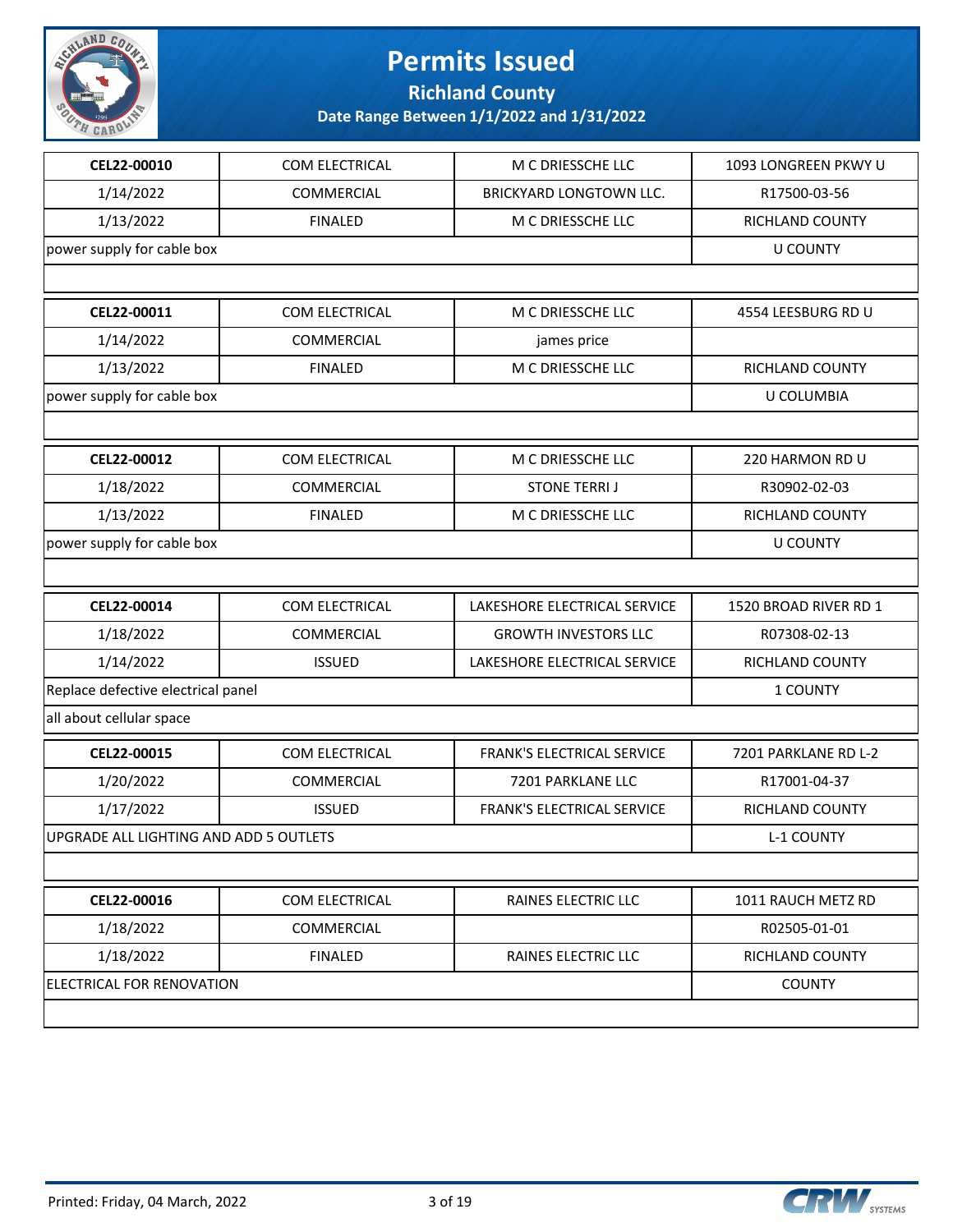

**Richland County**

| 1/24/2022<br>COMMERCIAL<br>wateree community actions           | R16904-01-14          |
|----------------------------------------------------------------|-----------------------|
| 1/19/2022<br><b>ISSUED</b><br><b>BRUNSON COLEMAN ELECTRIC</b>  | RICHLAND COUNTY       |
| partial office space rewire                                    | <b>COUNTY</b>         |
|                                                                |                       |
| CEL22-00019<br>COM ELECTRICAL<br>FRANK'S ELECTRICAL SERVICE    | 8132 GARNERS FERRY RD |
| 1/24/2022<br>COMMERCIAL<br>8132 GARNERS FERRY ROAD LLC         | R19100-04-14          |
| 1/19/2022<br><b>ISSUED</b><br>FRANK'S ELECTRICAL SERVICE       | RICHLAND COUNTY       |
| CHANGE OUT 400 AMP 3PH FEDERAL PACIFIC PANEL                   | <b>COUNTY</b>         |
|                                                                |                       |
| CEL22-00021<br>COM ELECTRICAL<br>THROWER ELECTRIC INC          | 4551 HARD SCRABBLE RD |
| 1/27/2022<br>COMMERCIAL<br><b>BAKER K&amp;R LLC</b>            | R20300-04-16          |
| 1/25/2022<br><b>ISSUED</b><br>THROWER ELECTRIC INC             | RICHLAND COUNTY       |
| <b>Electrical Buildout of Starbucks</b>                        | <b>COUNTY</b>         |
|                                                                |                       |
| CEL22-00026<br>COM ELECTRICAL<br>FOGLE & SONS ELECTRIC LLC     | 1509 PERCIVAL RD      |
| 1/28/2022<br>COMMERCIAL<br>RIVERA CONTRERAS JUAN CARLOS        | R19604-04-13          |
| 1/27/2022<br><b>FINALED</b><br>FOGLE & SONS ELECTRIC LLC       | RICHLAND COUNTY       |
| Updated electrical service                                     | <b>COUNTY</b>         |
|                                                                |                       |
| CEL22-00076<br>COM ELECTRICAL<br>EASY ELECTRICAL SOLUTIONS LLC | 137 ROSEBERRY LN      |
| COMMERCIAL<br>RDC 1 LLC ETAL<br>1/12/2022                      | R22807-01-16          |
| 2/22/2022<br>EASY ELECTRICAL SOLUTIONS LLC<br><b>FINALED</b>   | RICHLAND COUNTY       |
| Install 2 forty amp breakers for charging station 2            |                       |
| PERMIT WAS PAID FOR UNDER PERMIT# CEL21-00521                  |                       |
| CEL22-00077<br>COM ELECTRICAL<br>EASY ELECTRICAL SOLUTIONS LLC | 137 ROSEBERRY LN      |
| 1/12/2022<br>COMMERCIAL<br>RDC 1 LLC ETAL                      | R22807-01-16          |
| 2/22/2022<br><b>FINALED</b><br>EASY ELECTRICAL SOLUTIONS LLC   | RICHLAND COUNTY       |
| Install 2 forty amp breakers for charging station 3            |                       |
| PERMIT WAS PAID FOR UNDER PERMIT# CEL21-00521                  |                       |

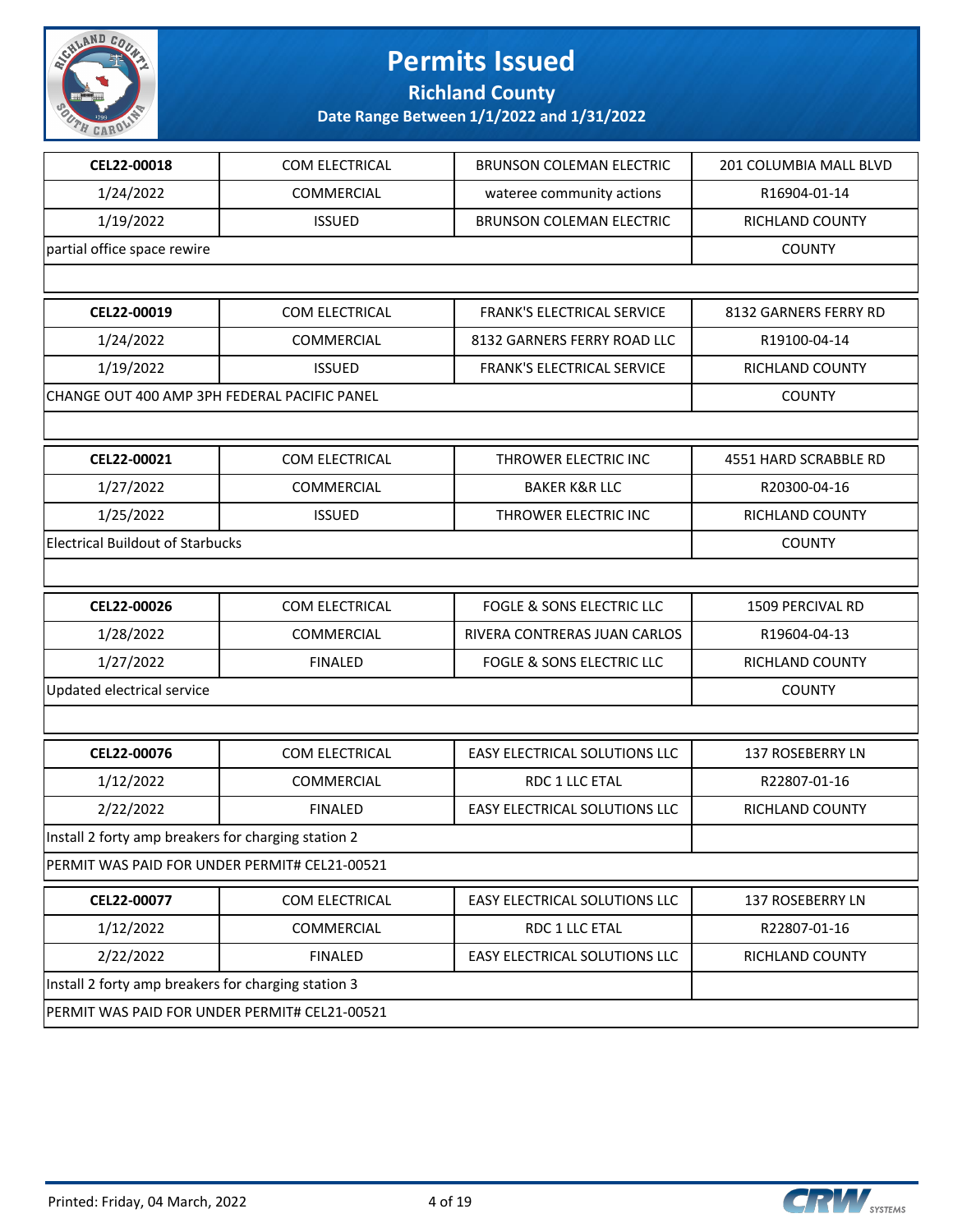

**Richland County**

**Date Range Between 1/1/2022 and 1/31/2022**

| CEL22-00078                                           | <b>COM ELECTRICAL</b> | <b>EASY ELECTRICAL SOLUTIONS LLC</b> | 137 ROSEBERRY LN |
|-------------------------------------------------------|-----------------------|--------------------------------------|------------------|
| 1/12/2022                                             | <b>COMMERCIAL</b>     | RDC 1 LLC ETAL                       | R22807-01-16     |
| 2/22/2022                                             | <b>FINALED</b>        | <b>EASY ELECTRICAL SOLUTIONS LLC</b> | RICHLAND COUNTY  |
| Install 200 amp services charging station 4           |                       |                                      |                  |
| <b>IPERMIT WAS PAID FOR UNDER PERMIT# CEL21-00521</b> |                       |                                      |                  |

#### **Number of COM ELECTRICAL/COMMERCIAL Permits: 24**

| CMG21-00161                              | COM MECHANICAL/GAS                                                     | <b>WALKER WHITE INC</b>                        | 5801 BLUFF RD            |
|------------------------------------------|------------------------------------------------------------------------|------------------------------------------------|--------------------------|
| 1/28/2022                                | Unassigned                                                             | <b>WESTINGHOUSE ELECTRIC</b><br><b>COMPANY</b> | R18600-01-02             |
| 5/12/2021                                | <b>FINALED</b>                                                         | <b>WALKER WHITE INC</b>                        | RICHLAND COUNTY          |
| HVAC DEMO AND RENOVATION                 |                                                                        |                                                | <b>COUNTY</b>            |
|                                          |                                                                        |                                                |                          |
| CMG21-00216                              | COM MECHANICAL/GAS                                                     | ASAP MECHANICAL LLC                            | 7210 BROAD RIVER RD      |
| 1/12/2022                                | Unassigned                                                             | CPAM BROAD RIVER LLC                           | R05000-02-27             |
| 7/19/2021                                | <b>ISSUED</b>                                                          | ASAP MECHANICAL LLC                            | RICHLAND COUNTY          |
|                                          |                                                                        |                                                | <b>COUNTY</b>            |
|                                          |                                                                        |                                                |                          |
| CMG21-00302                              | COM MECHANICAL/GAS                                                     | Greg Corder                                    | 1061 CAROLINA PINES DR   |
| 1/7/2022                                 | Unassigned                                                             | <b>IRON MOUNTAIN INFORMATION</b>               | R17600-01-23             |
| 12/13/2021                               | <b>FINALED</b>                                                         | <b>ENVIROTROL LLC</b>                          | RICHLAND COUNTY          |
| Replace 3 split systems and 1 mini-split | <b>COUNTY</b>                                                          |                                                |                          |
|                                          | HVAC Split and mini-split replacement; heatpump and electric heat only |                                                |                          |
| CMG21-00307                              | COM MECHANICAL/GAS                                                     | NORTHPOINT HEAT & AIR CO INC                   | 1121 SPARKLEBERRY LN EXT |
| 1/4/2022                                 | Unassigned                                                             | <b>BLANKENSHIP DANNY R</b>                     | R22905-06-03             |
| 12/22/2021                               | <b>ISSUED</b>                                                          | NORTHPOINT HEAT & AIR CO INC                   | <b>RICHLAND COUNTY</b>   |
| Install gas line to warehouse heater     |                                                                        |                                                | <b>COUNTY</b>            |
|                                          |                                                                        |                                                |                          |
| CMG22-00001                              | COM MECHANICAL/GAS                                                     | <b>BRIANS HEATING &amp; COOLING LLC</b>        | 726 MAUNEY DR            |
| 1/7/2022                                 | Unassigned                                                             | <b>CAROLINA FLEET LLC</b>                      | R13602-02-06             |
| 1/5/2022                                 | <b>FINALED</b>                                                         | <b>BRIANS HEATING &amp; COOLING LLC</b>        | RICHLAND COUNTY          |
| Install HVAC equipment                   | <b>COUNTY</b>                                                          |                                                |                          |
|                                          |                                                                        |                                                |                          |

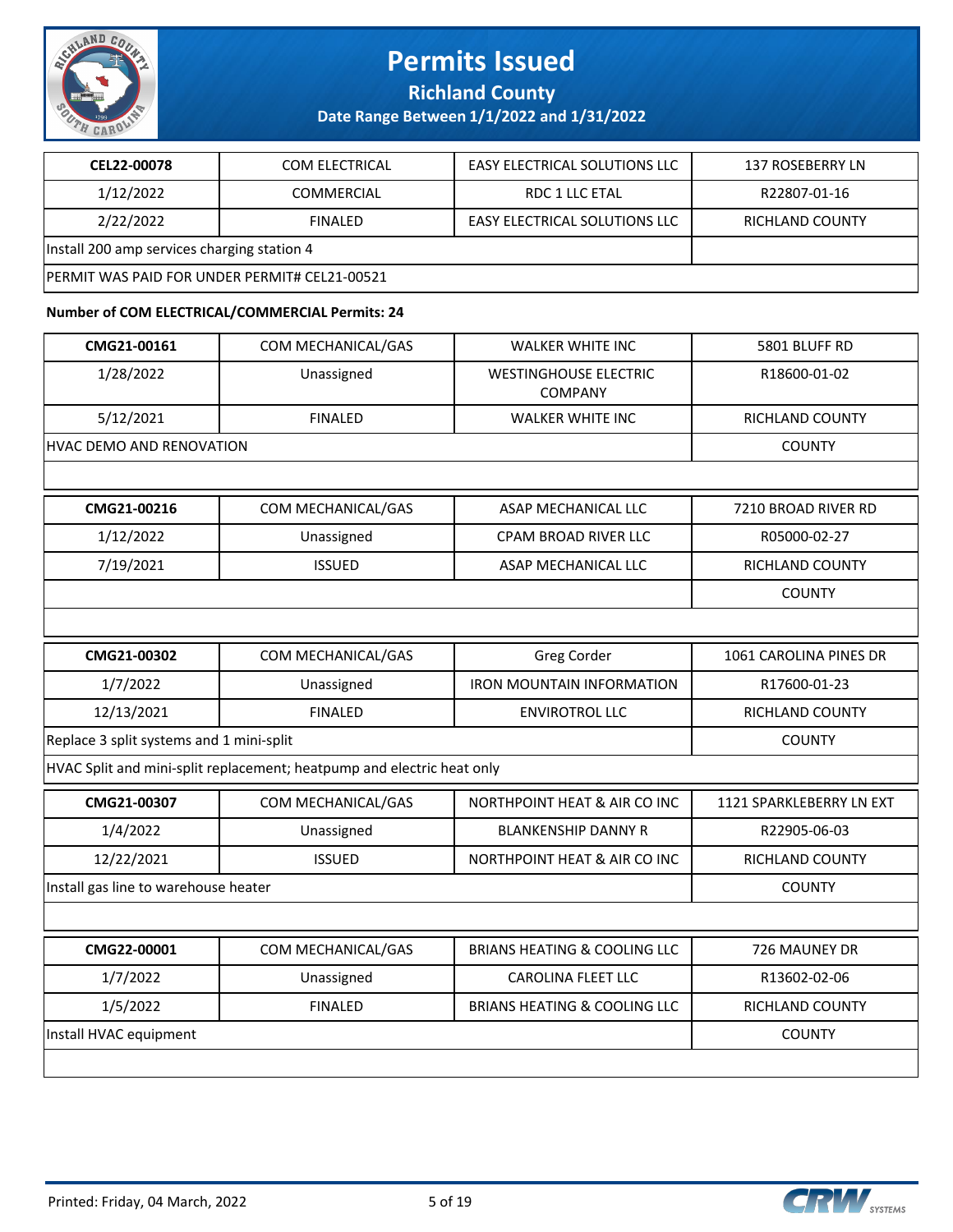

**Richland County**

#### **Date Range Between 1/1/2022 and 1/31/2022**

| CMG22-00002                                          | COM MECHANICAL/GAS                                             | <b>CAROLINA CONDITIONS LLC</b>      | 2341 BROAD RIVER RD    |
|------------------------------------------------------|----------------------------------------------------------------|-------------------------------------|------------------------|
| 1/7/2022                                             | Unassigned                                                     | <b>JDM HOLDINGS LLC</b>             | R07402-01-05           |
| 1/6/2022                                             | <b>ISSUED</b>                                                  | CAROLINA CONDITIONS LLC             | RICHLAND COUNTY        |
| <b>HVAC Replacement</b>                              |                                                                |                                     | <b>COUNTY</b>          |
|                                                      |                                                                |                                     |                        |
| CMG22-00003                                          | COM MECHANICAL/GAS                                             | DIXIE HEATING & COOLING CO          | 480 KILLIAN RD         |
| 1/7/2022                                             | Unassigned                                                     |                                     | R17410-04-02           |
| 1/7/2022                                             | <b>FINALED</b>                                                 |                                     | RICHLAND COUNTY        |
| INSTALL 1 CARRIER MINI SPLIT 1 GREEN PTAC            |                                                                |                                     | <b>COUNTY</b>          |
|                                                      |                                                                |                                     |                        |
| CMG22-00004                                          | COM MECHANICAL/GAS                                             | SHERIDAN MECHANICAL LLC             | 4551 HARD SCRABBLE RD  |
| 1/13/2022                                            | Unassigned                                                     | <b>BAKER K&amp;R LLC</b>            | R20300-04-16           |
| 1/13/2022                                            | <b>ISSUED</b>                                                  | SHERIDAN MECHANICAL LLC             | <b>RICHLAND COUNTY</b> |
|                                                      | Interiror Finish Starbucks upfit                               |                                     |                        |
|                                                      |                                                                |                                     |                        |
| CMG22-00011                                          | COM MECHANICAL/GAS                                             | <b>BREEZE HEATING &amp; COOLING</b> | 6005 TWO NOTCH RD      |
| 1/31/2022                                            | Unassigned                                                     | <b>SHEALY CAREY</b>                 | R14210-09-09           |
| 1/31/2022                                            | <b>ISSUED</b>                                                  | <b>BREEZE HEATING &amp; COOLING</b> | RICHLAND COUNTY        |
| <b>INSTALLING NEW DUCTWORK &amp; UNITS</b>           |                                                                |                                     | <b>COUNTY</b>          |
| WAITING ON A SIGNED CONTRACT                         |                                                                |                                     |                        |
|                                                      | Number of COM MECHANICAL/GAS/Unassigned Permits: 9             |                                     |                        |
| CPL21-00113                                          | COM PLUMBING                                                   | A & T PLUMBING INC                  | 100 CENTER POINT CIR   |
| 1/12/2022                                            | Unassigned                                                     | CENTER POINT HOLDINGS LLC           | R06010-01-08           |
| 8/3/2021                                             | <b>ISSUED</b>                                                  | A & T PLUMBING INC                  | RICHLAND COUNTY        |
| BERKELEY BUILDING FIRST FLOOR TEST FIT               |                                                                |                                     | <b>COUNTY</b>          |
|                                                      | WE DO NOT NEED THE MEC PERMIT APPLIED FOR WE NEED THE COMM PLB |                                     |                        |
| CPL21-00159                                          | COM PLUMBING                                                   | SOUTHEAST PLUMBING & GAS LLC        | 1300 LONGCREEK DR      |
| 1/20/2022                                            | Unassigned                                                     | FAH THE HOLLOWS LLC                 | R07406-02-01           |
| 11/26/2021                                           | <b>ISSUED</b>                                                  | SOUTHEAST PLUMBING & GAS LLC        | RICHLAND COUNTY        |
| The Hollows Apartments units 711,712,721,722 replumb |                                                                |                                     | <b>COUNTY</b>          |

Burnout unit building 7

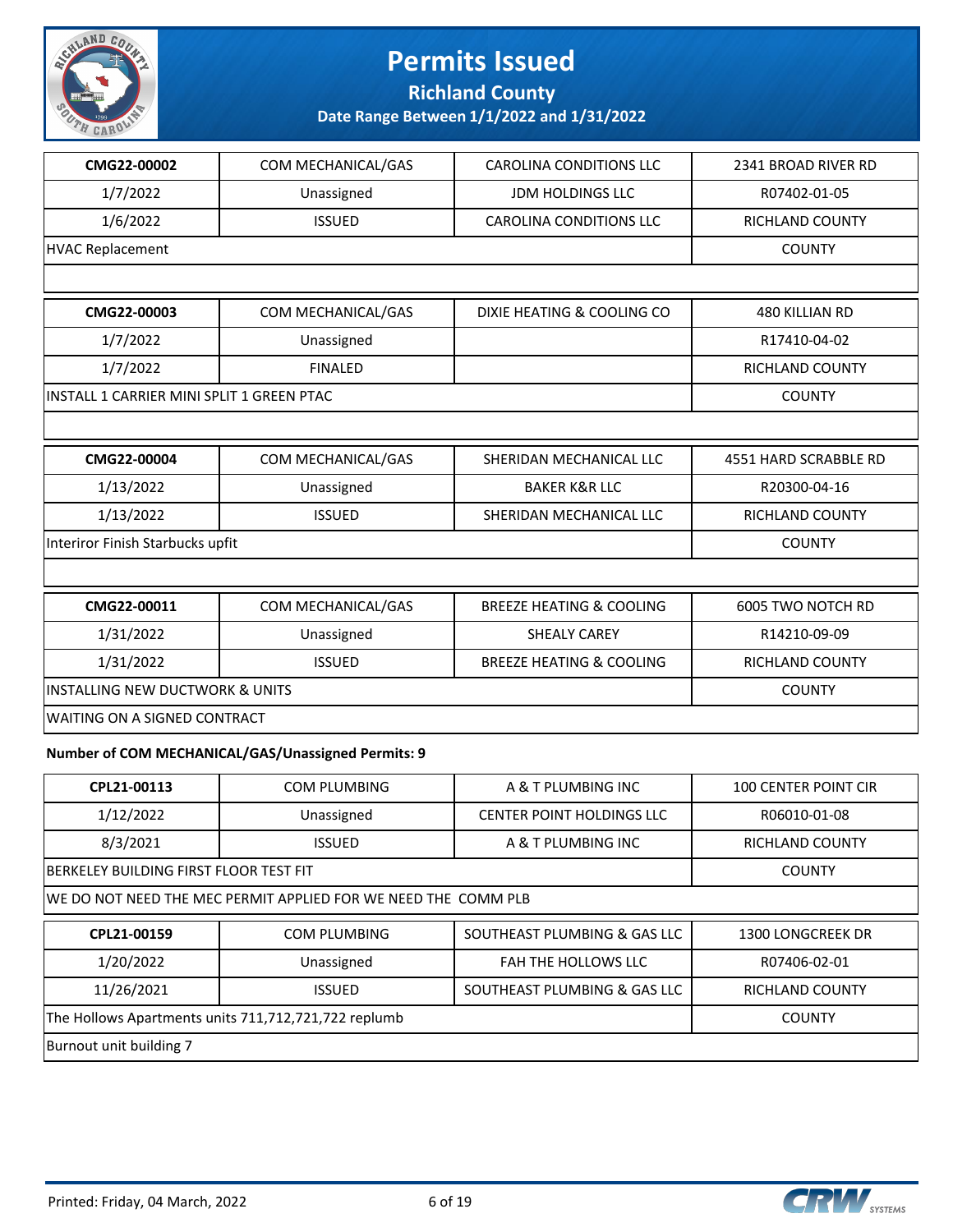

**Richland County**

**Date Range Between 1/1/2022 and 1/31/2022**

| CPL22-00002                                            | COM PLUMBING                                                                 | TWIN SYSTEMS LLC                          | 8208 TWO NOTCH RD          |
|--------------------------------------------------------|------------------------------------------------------------------------------|-------------------------------------------|----------------------------|
| 1/4/2022                                               | Unassigned                                                                   |                                           | R17113-04-02               |
| 1/4/2022                                               | <b>ISSUED</b>                                                                | TWIN SYSTEMS LLC                          | RICHLAND COUNTY            |
| INSTALL NEW BUILDING WATER AND SEWER                   |                                                                              |                                           | <b>COUNTY</b>              |
|                                                        |                                                                              |                                           |                            |
| CPL22-00003                                            | COM PLUMBING                                                                 | COOK PLUMBING COMPANY LLC                 | 3513 HARD SCRABBLE RD      |
| 1/6/2022                                               | Unassigned                                                                   | SANDHILLS COMMUNITY CHURCH                | R17300-06-12               |
| 1/5/2022                                               | <b>ISSUED</b>                                                                | COOK PLUMBING COMPANY LLC                 | RICHLAND COUNTY            |
| plumbing for 2 toilets, 2 sinks, 1 water cooler, 1 w/h |                                                                              |                                           | <b>COUNTY</b>              |
|                                                        |                                                                              |                                           |                            |
| CPL22-00004                                            | <b>COM PLUMBING</b>                                                          | <b>VOUCH PROFESSIONAL SERVICES</b><br>LLC | 7210 BROAD RIVER RD F      |
| 1/11/2022                                              | Unassigned                                                                   |                                           | R05000-02-27               |
| 1/11/2022                                              | <b>FINALED</b>                                                               | VOUCH PROFESSIONAL SERVICES<br>LLC        | RICHLAND COUNTY            |
| <b>REROUTE WATER LINE</b>                              | <b>F COUNTY</b>                                                              |                                           |                            |
| ADDITIONAL WORK IS DONE SEE CONTRACT                   |                                                                              |                                           |                            |
| CPL22-00005                                            | COM PLUMBING                                                                 | <b>FAST RESPONSE PLUMBING LLC</b>         | 1011 RAUCH METZ RD         |
| 1/18/2022                                              | Unassigned                                                                   | <b>CORNER PANTRY INC</b>                  | R02505-01-01               |
| 1/18/2022                                              | <b>FINALED</b>                                                               | FAST RESPONSE PLUMBING LLC                | RICHLAND COUNTY            |
|                                                        | Remodel existing dry-cleaning facility into fitness center                   |                                           | <b>COUNTY</b>              |
|                                                        |                                                                              |                                           |                            |
| CPL22-00006                                            | <b>COM PLUMBING</b>                                                          | <b>ACTION PLUMBING SERVICES INC</b>       | 4551 HARD SCRABBLE RD      |
| 1/24/2022                                              | Unassigned                                                                   | <b>BAKER K&amp;R LLC</b>                  | R20300-04-16               |
| 1/19/2022                                              | <b>ISSUED</b>                                                                | ACTION PLUMBING SERVICES INC              | RICHLAND COUNTY            |
| <b>New Starbucks</b>                                   |                                                                              |                                           | <b>COUNTY</b>              |
|                                                        |                                                                              |                                           |                            |
| CPL22-00007                                            | COM PLUMBING                                                                 | <b>JORDAN &amp; SONS</b>                  | 201 COLUMBIA MALL BLVD 140 |
| 1/25/2022                                              | Unassigned                                                                   | <b>Taylor Place</b>                       | R16904-01-14               |
| 1/20/2022                                              | <b>ISSUED</b>                                                                | <b>JORDAN &amp; SONS</b>                  | RICHLAND COUNTY            |
| Gas line Pressure test                                 |                                                                              |                                           | 140 COUNTY                 |
|                                                        | Location is:Taylor Place 201 Columbia Mall Blvd Suite 140 Columbia, SC 29223 |                                           |                            |

**Number of COM PLUMBING/Unassigned Permits: 8**

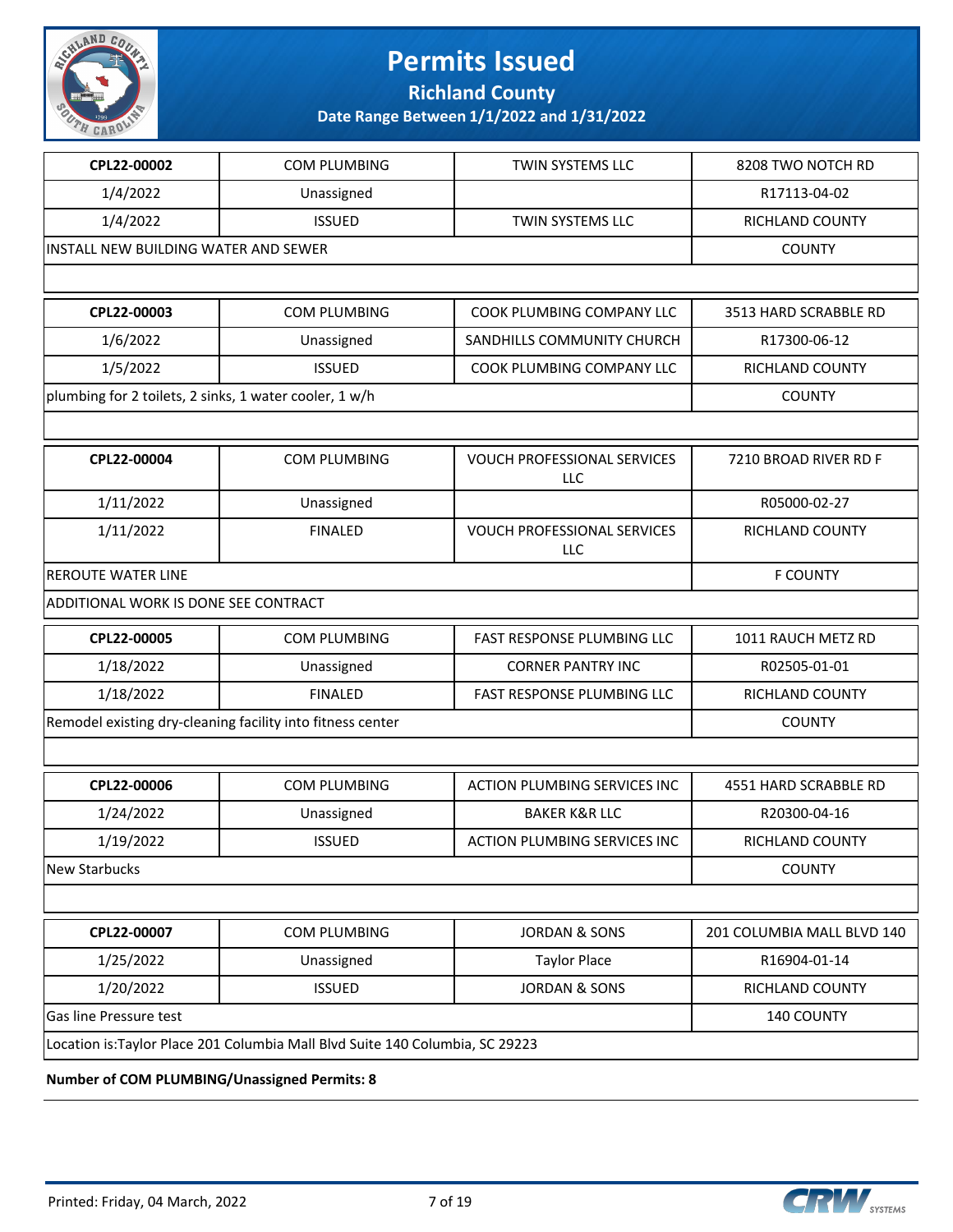

**Richland County**

| CRF21-00034                               | <b>COM ROOFING</b> | MID-STATE ROOFING                 | 1735 DECKER BLVD        |
|-------------------------------------------|--------------------|-----------------------------------|-------------------------|
| 1/14/2022                                 | Unassigned         | Jason Painter                     | R16811-06-05            |
| 4/27/2021                                 | <b>ISSUED</b>      | <b>MID-STATE ROOFING</b>          | RICHLAND COUNTY         |
| New membrane installation                 |                    |                                   | <b>COUNTY</b>           |
|                                           |                    |                                   |                         |
| CRF21-00036                               | <b>COM ROOFING</b> | AQUA SEAL MFG & ROOFING INC       | 1804 SHOP RD            |
| 1/14/2022                                 | Unassigned         | SHOP ROAD STORAGE LLC             | R13604-01-01            |
| 5/11/2021                                 | <b>ISSUED</b>      | AQUA SEAL MFG & ROOFING INC       | RICHLAND COUNTY         |
| Roofing                                   |                    |                                   | <b>COUNTY</b>           |
|                                           |                    |                                   |                         |
| CRF21-00037                               | COM ROOFING        | AQUA SEAL MFG & ROOFING INC       | 1561 BROAD RIVER RD     |
| 1/14/2022                                 | Unassigned         | <b>BOOZER SHOPPING CENTER INC</b> | R07308-01-10            |
| 5/11/2021                                 | <b>ISSUED</b>      | AQUA SEAL MFG & ROOFING INC       | RICHLAND COUNTY         |
| Roofing                                   |                    | <b>COUNTY</b>                     |                         |
|                                           |                    |                                   |                         |
| CRF21-00038                               | <b>COM ROOFING</b> | MID-STATE ROOFING                 | 1904 BROAD RIVER RD     |
| 1/14/2022                                 | Unassigned         | KOUTRAKOS BROTHERS LLC            | R07405-02-02            |
| 5/13/2021                                 | <b>ISSUED</b>      | MID-STATE ROOFING                 | RICHLAND COUNTY         |
| New membrane installation                 |                    |                                   | <b>COUNTY</b>           |
|                                           |                    |                                   |                         |
| CRF21-00122                               | COM ROOFING        | WILLM CONSTRUCTION (GC)           | 4114 HARD SCRABBLE RD A |
| 1/11/2022                                 | Unassigned         | <b>STEWART CURTIS C</b>           | R20200-03-34            |
| 12/17/2021                                | <b>ISSUED</b>      | WILLM CONSTRUCTION (GC)           | RICHLAND COUNTY         |
| Reroof                                    | A COUNTY           |                                   |                         |
|                                           |                    |                                   |                         |
| CRF22-00001                               | COM ROOFING        | ATLANTAS RELIABLE ROOFING CO      | 1400 FARRINGTON WAY     |
| 1/25/2022                                 | Unassigned         | <b>INTERMARK ASSOCIATES</b>       | R07404-03-15            |
| 1/14/2022                                 | <b>ISSUED</b>      | ATLANTAS RELIABLE ROOFING CO      | RICHLAND COUNTY         |
| Remove existing roof to deck and replace. |                    |                                   | <b>COUNTY</b>           |
| <b>Bldg 1400</b>                          |                    |                                   |                         |

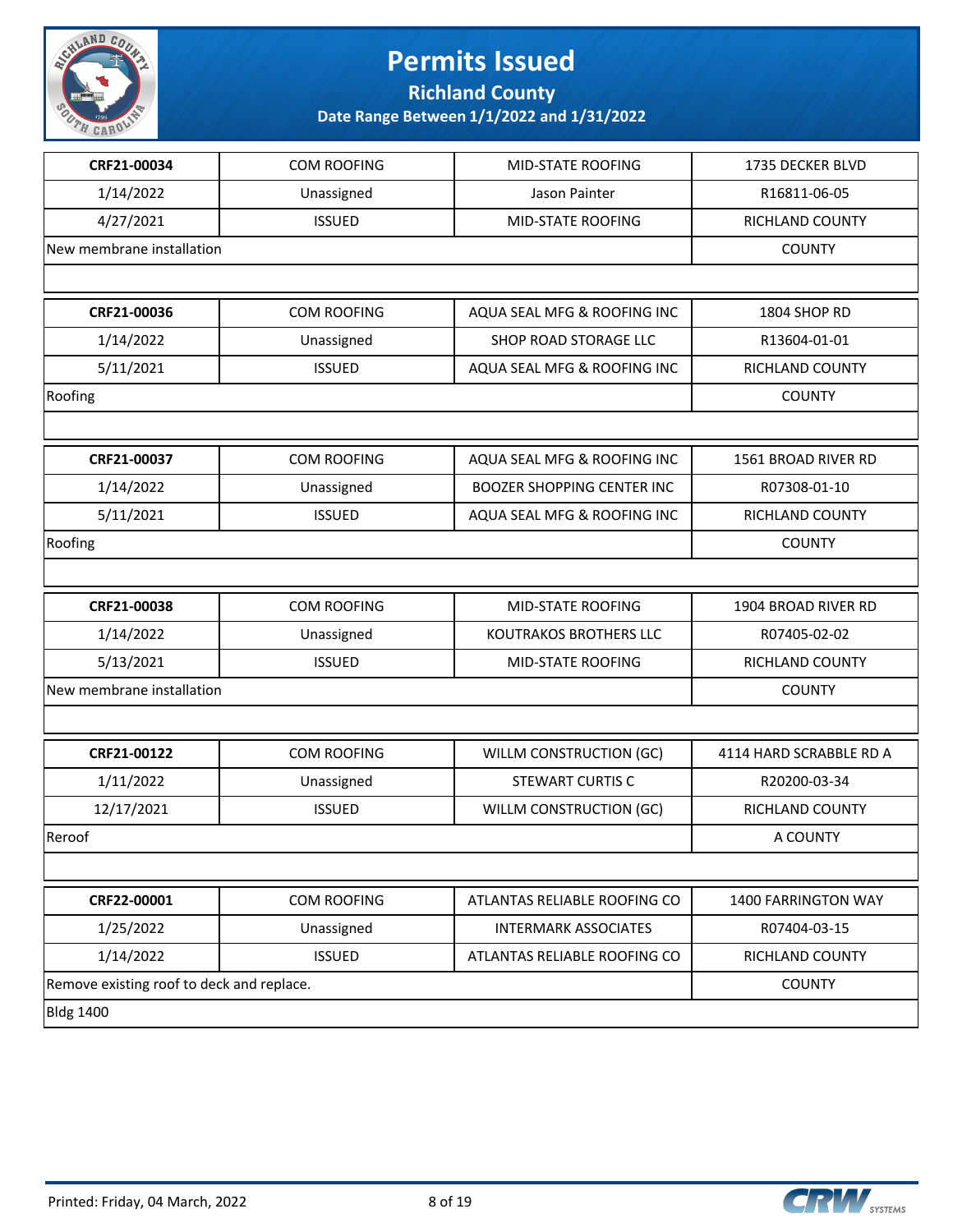

**Richland County**

| CRF22-00002                               | COM ROOFING        | ATLANTAS RELIABLE ROOFING CO | <b>1404 FARRINGTON WAY</b> |
|-------------------------------------------|--------------------|------------------------------|----------------------------|
| 1/27/2022                                 | Unassigned         | <b>INTERMARK ASSOCIATES</b>  | R07404-03-15               |
| 1/14/2022                                 | <b>ISSUED</b>      | ATLANTAS RELIABLE ROOFING CO | RICHLAND COUNTY            |
| Remove existing roof to deck and replace. |                    |                              | <b>COUNTY</b>              |
| <b>BLDG 1404</b>                          |                    |                              |                            |
| CRF22-00003                               | <b>COM ROOFING</b> | ATLANTAS RELIABLE ROOFING CO | <b>1408 FARRINGTON WAY</b> |
| 1/27/2022                                 | Unassigned         | <b>INTERMARK ASSOCIATES</b>  | R07404-03-15               |
| 1/14/2022                                 | <b>ISSUED</b>      | ATLANTAS RELIABLE ROOFING CO | RICHLAND COUNTY            |
| Remove existing roof to deck and replace. |                    |                              | <b>COUNTY</b>              |
| <b>BLDG 1408</b>                          |                    |                              |                            |
| CRF22-00004                               | COM ROOFING        | ATLANTAS RELIABLE ROOFING CO | 1412 FARRINGTON WAY        |
| 1/27/2022                                 | Unassigned         | <b>INTERMARK ASSOCIATES</b>  | R07404-03-15               |
| 1/14/2022                                 | <b>ISSUED</b>      | ATLANTAS RELIABLE ROOFING CO | RICHLAND COUNTY            |
| Remove existing roof to deck and replace. |                    |                              | <b>COUNTY</b>              |
| <b>BLDG 1412</b>                          |                    |                              |                            |
| CRF22-00005                               | COM ROOFING        | ATLANTAS RELIABLE ROOFING CO | <b>1416 FARRINGTON WAY</b> |
| 1/27/2022                                 | Unassigned         | <b>INTERMARK ASSOCIATES</b>  | R07404-03-15               |
| 1/14/2022                                 | <b>ISSUED</b>      | ATLANTAS RELIABLE ROOFING CO | RICHLAND COUNTY            |
| Remove existing roof to deck and replace. |                    |                              | <b>COUNTY</b>              |
| <b>BLDG 1416</b>                          |                    |                              |                            |
| CRF22-00006                               | COM ROOFING        | ATLANTAS RELIABLE ROOFING CO | 1420 FARRINGTON WAY        |
| 1/27/2022                                 | Unassigned         | <b>INTERMARK ASSOCIATES</b>  | R07404-03-15               |
| 1/14/2022                                 | <b>ISSUED</b>      | ATLANTAS RELIABLE ROOFING CO | RICHLAND COUNTY            |
| Remove existing roof to deck and replace. |                    |                              | <b>COUNTY</b>              |
| <b>BLDG 1420</b>                          |                    |                              |                            |
| CRF22-00007                               | COM ROOFING        | ATLANTAS RELIABLE ROOFING CO | 1424 FARRINGTON WAY        |
| 1/27/2022                                 | Unassigned         | <b>INTERMARK ASSOCIATES</b>  | R07404-03-15               |
| 1/14/2022                                 | <b>ISSUED</b>      | ATLANTAS RELIABLE ROOFING CO | RICHLAND COUNTY            |
| Remove existing roof to deck and replace. |                    |                              | <b>COUNTY</b>              |
| <b>BLDG 1424</b>                          |                    |                              |                            |

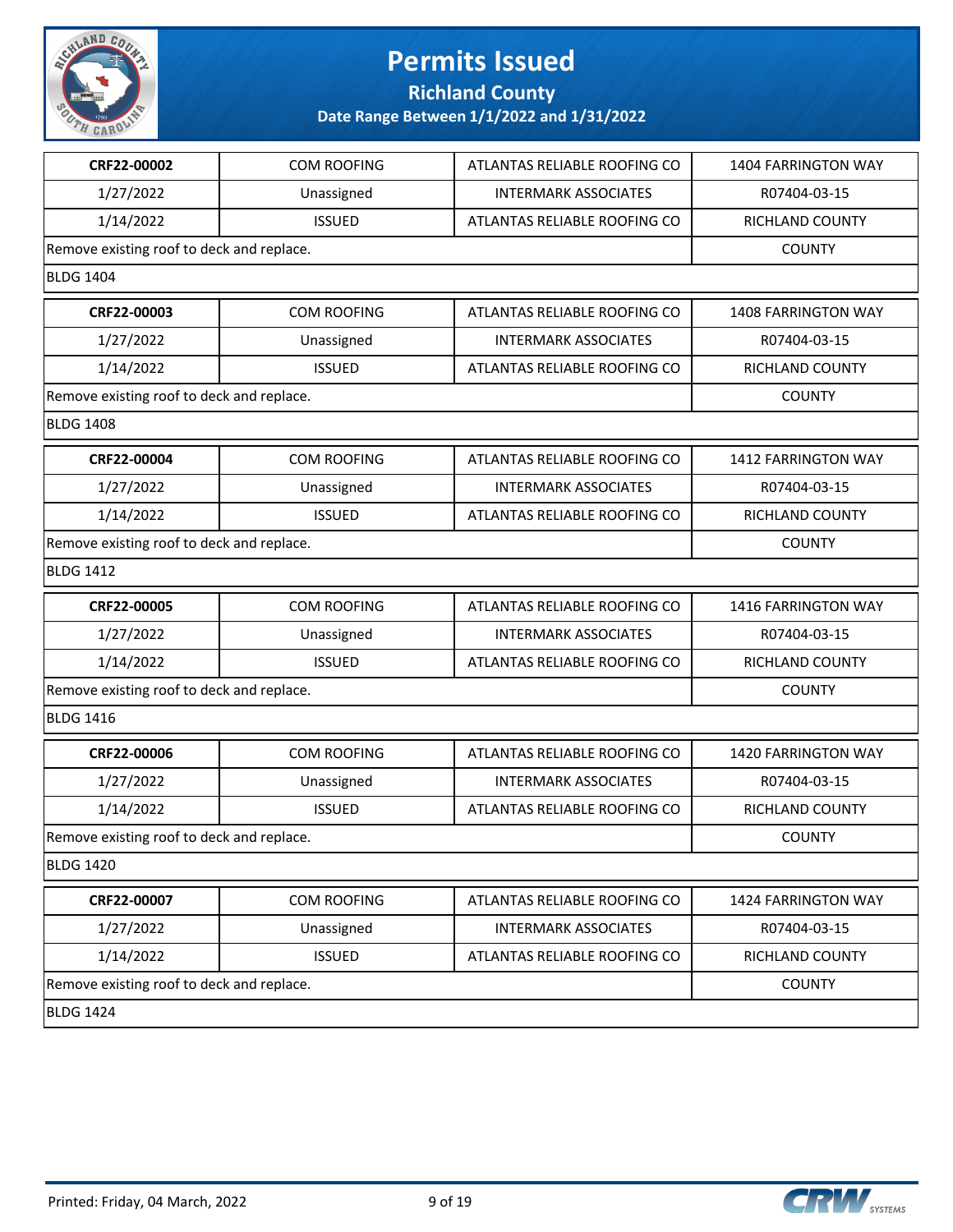

**Richland County**

| CRF22-00008                               | <b>COM ROOFING</b> | ATLANTAS RELIABLE ROOFING CO | <b>1428 FARRINGTON WAY</b> |
|-------------------------------------------|--------------------|------------------------------|----------------------------|
| 1/27/2022                                 | Unassigned         | <b>INTERMARK ASSOCIATES</b>  | R07404-03-15               |
| 1/14/2022                                 | <b>ISSUED</b>      | ATLANTAS RELIABLE ROOFING CO | RICHLAND COUNTY            |
| Remove existing roof to deck and replace. |                    |                              | <b>COUNTY</b>              |
| <b>BLDG 1428</b>                          |                    |                              |                            |
| CRF22-00009                               | <b>COM ROOFING</b> | ATLANTAS RELIABLE ROOFING CO | <b>1500 FARRINGTON WAY</b> |
| 1/27/2022                                 | Unassigned         | <b>INTERMARK ASSOCIATES</b>  | R07404-03-15               |
| 1/14/2022                                 | <b>ISSUED</b>      | ATLANTAS RELIABLE ROOFING CO | RICHLAND COUNTY            |
| Remove existing roof to deck and replace. |                    |                              | <b>COUNTY</b>              |
| <b>BLDG 1500</b>                          |                    |                              |                            |
| CRF22-00010                               | COM ROOFING        | ATLANTAS RELIABLE ROOFING CO | <b>1504 FARRINGTON WAY</b> |
| 1/27/2022                                 | Unassigned         | <b>INTERMARK ASSOCIATES</b>  | R07404-03-15               |
| 1/14/2022                                 | <b>ISSUED</b>      | ATLANTAS RELIABLE ROOFING CO | RICHLAND COUNTY            |
| Remove existing roof to deck and replace. |                    |                              | <b>COUNTY</b>              |
| <b>BLDG 1504</b>                          |                    |                              |                            |
| CRF22-00011                               | COM ROOFING        | ATLANTAS RELIABLE ROOFING CO | <b>1512 FARRINGTON WAY</b> |
| 1/31/2022                                 | Unassigned         | <b>INTERMARK ASSOCIATES</b>  | R07404-03-15               |
| 1/14/2022                                 | <b>ISSUED</b>      | ATLANTAS RELIABLE ROOFING CO | RICHLAND COUNTY            |
| Remove existing roof to deck and replace. |                    |                              | <b>COUNTY</b>              |
| <b>BLDG 1512</b>                          |                    |                              |                            |
| CRF22-00012                               | COM ROOFING        | ATLANTAS RELIABLE ROOFING CO | <b>1520 FARRINGTON WAY</b> |
| 1/27/2022                                 | Unassigned         | <b>INTERMARK ASSOCIATES</b>  | R07404-03-15               |
| 1/14/2022                                 | <b>ISSUED</b>      | ATLANTAS RELIABLE ROOFING CO | RICHLAND COUNTY            |
| Remove existing roof to deck and replace. |                    |                              | <b>COUNTY</b>              |
| <b>BLDG 1520</b>                          |                    |                              |                            |
| CRF22-00013                               | COM ROOFING        | ATLANTAS RELIABLE ROOFING CO | 1401 FARRINGTON WAY        |
| 1/27/2022                                 | Unassigned         | <b>INTERMARK ASSOCIATES</b>  | R07404-03-15               |
| 1/17/2022                                 | <b>ISSUED</b>      | ATLANTAS RELIABLE ROOFING CO | RICHLAND COUNTY            |
| Remove existing roof to deck and replace. |                    |                              | <b>COUNTY</b>              |
| <b>Bldg 1401</b>                          |                    |                              |                            |

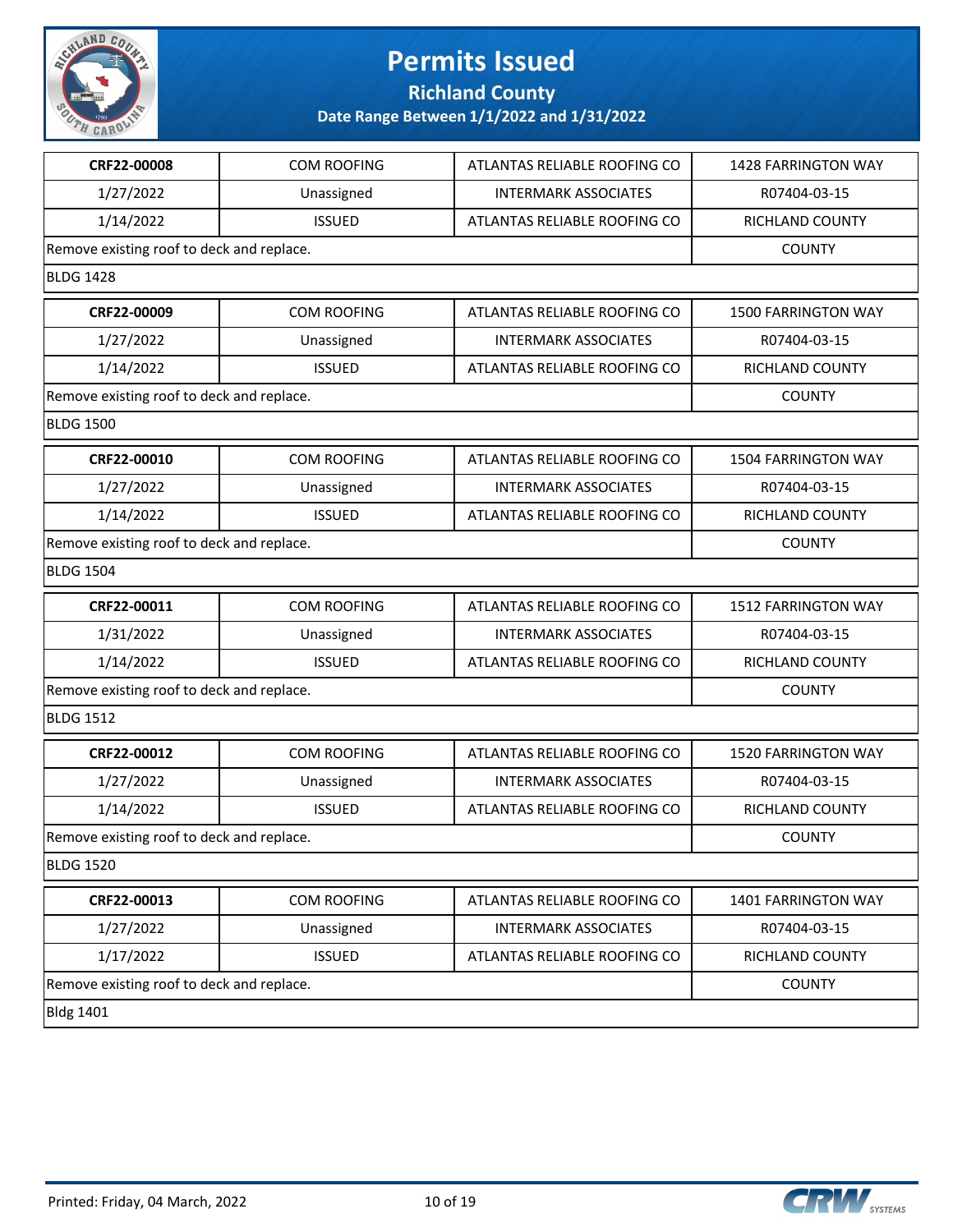

**Richland County**

| CRF22-00014                               | <b>COM ROOFING</b> | ATLANTAS RELIABLE ROOFING CO  | <b>1405 FARRINGTON WAY</b> |
|-------------------------------------------|--------------------|-------------------------------|----------------------------|
| 1/27/2022                                 | Unassigned         | <b>INTERMARK ASSOCIATES</b>   | R07404-03-15               |
| 1/17/2022                                 | <b>ISSUED</b>      | ATLANTAS RELIABLE ROOFING CO  | RICHLAND COUNTY            |
| Remove existing roof to deck and replace. |                    |                               | <b>COUNTY</b>              |
| <b>BLDG 1405</b>                          |                    |                               |                            |
| CRF22-00015                               | <b>COM ROOFING</b> | ATLANTAS RELIABLE ROOFING CO  | <b>1409 FARRINGTON WAY</b> |
| 1/27/2022                                 | Unassigned         | <b>INTERMARK ASSOCIATES</b>   | R07404-03-15               |
| 1/17/2022                                 | <b>ISSUED</b>      | ATLANTA'S RELIABLE ROOFING CO | RICHLAND COUNTY            |
| Remove existing roof to deck and replace. |                    |                               | <b>COUNTY</b>              |
| <b>Bldg 1409</b>                          |                    |                               |                            |
| CRF22-00016                               | <b>COM ROOFING</b> | ATLANTAS RELIABLE ROOFING CO  | 1413 FARRINGTON WAY        |
| 1/27/2022                                 | Unassigned         | <b>INTERMARK ASSOCIATES</b>   | R07404-03-15               |
| 1/17/2022                                 | <b>ISSUED</b>      | ATLANTAS RELIABLE ROOFING CO  | RICHLAND COUNTY            |
| Remove existing roof to deck and replace. |                    |                               | <b>COUNTY</b>              |
| <b>Bldg 1413</b>                          |                    |                               |                            |
| CRF22-00017                               | COM ROOFING        | ATLANTAS RELIABLE ROOFING CO  | <b>1417 FARRINGTON WAY</b> |
| 1/27/2022                                 | Unassigned         | <b>INTERMARK ASSOCIATES</b>   | R07404-03-15               |
| 1/17/2022                                 | <b>ISSUED</b>      | ATLANTAS RELIABLE ROOFING CO  | <b>RICHLAND COUNTY</b>     |
| Remove existing roof to deck and replace. |                    |                               | <b>COUNTY</b>              |
| <b>Bldg 1417</b>                          |                    |                               |                            |
| CRF22-00018                               | <b>COM ROOFING</b> | ATLANTAS RELIABLE ROOFING CO  | 1421 FARRINGTON WAY        |
| 1/27/2022                                 | Unassigned         | <b>INTERMARK ASSOCIATES</b>   | R07404-03-15               |
| 1/17/2022                                 | <b>ISSUED</b>      | ATLANTAS RELIABLE ROOFING CO  | <b>RICHLAND COUNTY</b>     |
| Remove existing roof to deck and replace. |                    |                               | <b>COUNTY</b>              |
| <b>Bldg 1421</b>                          |                    |                               |                            |
| CRF22-00019                               | COM ROOFING        | ATLANTAS RELIABLE ROOFING CO  | 1425 FARRINGTON WAY        |
| 1/27/2022                                 | Unassigned         | <b>INTERMARK ASSOCIATES</b>   | R07404-03-15               |
| 1/17/2022                                 | <b>ISSUED</b>      | ATLANTAS RELIABLE ROOFING CO  | RICHLAND COUNTY            |
| Remove existing roof to deck and replace. |                    |                               | <b>COUNTY</b>              |
| <b>Bldg 1425</b>                          |                    |                               |                            |

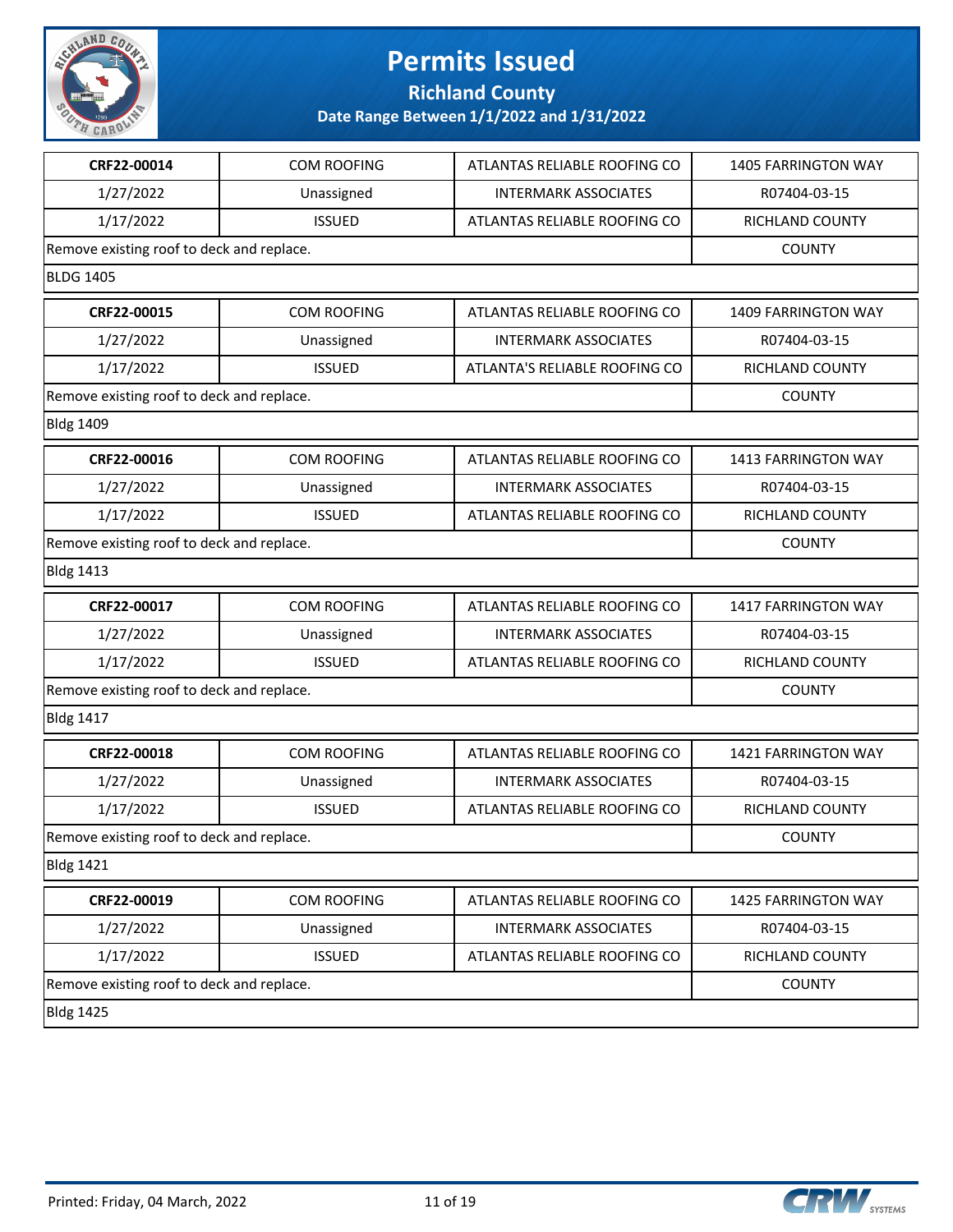

**Richland County**

**Date Range Between 1/1/2022 and 1/31/2022**

| CRF22-00020                               | <b>COM ROOFING</b>                        | ATLANTAS RELIABLE ROOFING CO  | <b>1501 FARRINGTON WAY</b> |
|-------------------------------------------|-------------------------------------------|-------------------------------|----------------------------|
| 1/27/2022                                 | Unassigned                                | <b>INTERMARK ASSOCIATES</b>   | R07404-03-15               |
| 1/17/2022                                 | <b>ISSUED</b>                             | ATLANTAS RELIABLE ROOFING CO  | <b>RICHLAND COUNTY</b>     |
| Remove existing roof to deck and replace. |                                           |                               | <b>COUNTY</b>              |
| <b>Bldg 1501</b>                          |                                           |                               |                            |
| CRF22-00021                               | <b>COM ROOFING</b>                        | ATLANTAS RELIABLE ROOFING CO  | <b>1505 FARRINGTON WAY</b> |
| 1/27/2022                                 | Unassigned                                | <b>INTERMARK ASSOCIATES</b>   | R07404-03-15               |
| 1/17/2022                                 | <b>ISSUED</b>                             | ATLANTAS RELIABLE ROOFING CO  | RICHLAND COUNTY            |
| Remove existing roof to deck and replace. |                                           |                               | <b>COUNTY</b>              |
| <b>Bldg 1505</b>                          |                                           |                               |                            |
| CRF22-00022                               | <b>COM ROOFING</b>                        | ATLANTAS RELIABLE ROOFING CO  | <b>1509 FARRINGTON WAY</b> |
| 1/27/2022                                 | Unassigned                                | <b>INTERMARK ASSOCIATES</b>   | R07404-03-15               |
| 1/17/2022                                 | <b>ISSUED</b>                             | ATLANTAS RELIABLE ROOFING CO  | RICHLAND COUNTY            |
| Remove existing roof to deck and replace. | <b>COUNTY</b>                             |                               |                            |
| <b>Bldg 1509</b>                          |                                           |                               |                            |
| CRF22-00023                               | <b>COM ROOFING</b>                        | ATLANTAS RELIABLE ROOFING CO  | <b>1513 FARRINGTON WAY</b> |
| 1/27/2022                                 | Unassigned                                | <b>INTERMARK ASSOCIATES</b>   | R07404-03-15               |
| 1/17/2022                                 | <b>ISSUED</b>                             | ATLANTA'S RELIABLE ROOFING CO | RICHLAND COUNTY            |
|                                           | Remove existing roof to deck and replace. |                               |                            |
| <b>OFFICE</b>                             |                                           |                               |                            |
|                                           |                                           |                               |                            |

#### **Number of COM ROOFING/Unassigned Permits: 28**

| CBD21-00332                                                                   | COMMERCIAL ADD & ADD/ALT                                   | AOS SPECIALTY CONTRACTORS INC  | 100 SPRING VALLEY RD |
|-------------------------------------------------------------------------------|------------------------------------------------------------|--------------------------------|----------------------|
| 1/7/2022                                                                      | ADDITION/ALTERATION                                        | Renee Gardner                  | R20005-04-01         |
| 11/4/2021                                                                     | <b>ISSUED</b>                                              | AOS SPECIALTY CONTRACTORS INC  | RICHLAND COUNTY      |
|                                                                               | Renovations to existing Guard House for Spring Valley sub. |                                | <b>COUNTY</b>        |
| to include framing, masonry, plumbing, hvac, electrical, trim, paint, roofing |                                                            |                                |                      |
| CBD21-00348                                                                   | COMMERCIAL ADD & ADD/ALT                                   | <b>HAMMER CONSTRUCTION LLC</b> | 7412 FAIRFIELD RD    |
| 1/11/2022                                                                     | ADDITION/ALTERATION                                        | OCONNOR REAL ESTATE LLC        | R11903-05-01         |
| 12/13/2021                                                                    | <b>RICHLAND COUNTY</b>                                     |                                |                      |
| Watts Roofing Metal Building Addition                                         | <b>COUNTY</b>                                              |                                |                      |
| Pre-engineered Metal building addition to existing bldg                       |                                                            |                                |                      |

#### **Number of COMMERCIAL ADD & ADD/ALT/ADDITION/ALTERATION Permits: 2**

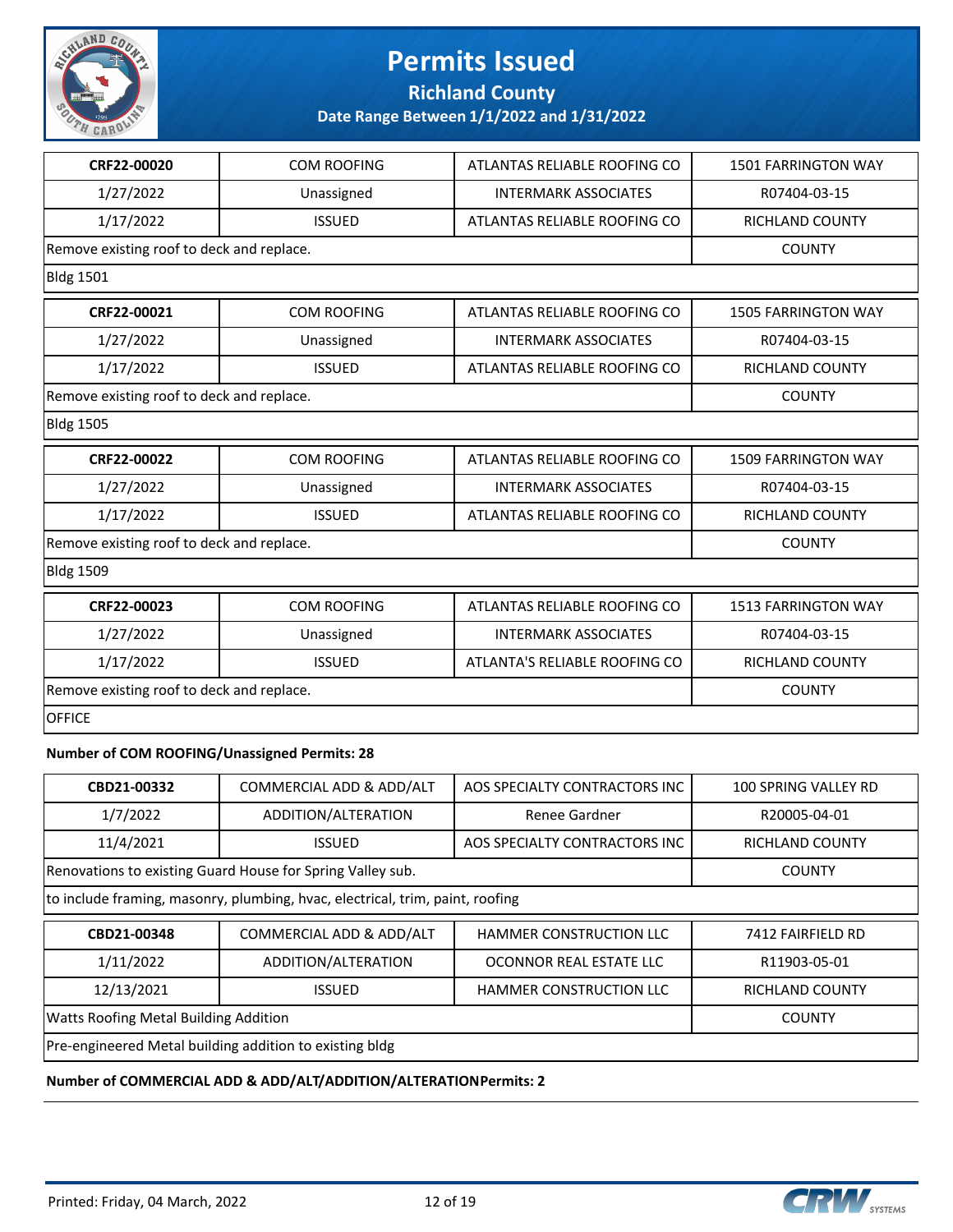

**Richland County**

#### **Date Range Between 1/1/2022 and 1/31/2022**

| CBD21-00225                                               | <b>COMMERCIAL ALTERATIONS</b> | <b>GPD GROUP</b>                      | 4551 HARD SCRABBLE RD |
|-----------------------------------------------------------|-------------------------------|---------------------------------------|-----------------------|
| 1/13/2022                                                 | Unassigned                    | WASSON CHARLES EDWARD SR              | R20300-04-16          |
| 7/7/2021                                                  | <b>ISSUED</b>                 | DOLPHYN COMMERCIAL<br>CONTRACTING LLC | RICHLAND COUNTY       |
| Tenant Interior Upfit of Shell Building for New Starbucks |                               |                                       | <b>COUNTY</b>         |
|                                                           |                               |                                       |                       |

| CBD21-00350                       | <b>COMMERCIAL ALTERATIONS</b> | <b>JGMK ASSOCIATES DESIGN BUILD DIV  </b><br>INC. | 201 COLUMBIA MALL BLVD 91 |
|-----------------------------------|-------------------------------|---------------------------------------------------|---------------------------|
| 1/11/2022                         | Unassigned                    |                                                   | R16904-01-12              |
| 12/16/2021                        | <b>ISSUED</b>                 | <b>IGMK ASSOCIATES DESIGN BUILD DIV I</b><br>INC. | RICHLAND COUNTY           |
| <b>IUPFIT OF NEW OFFICE SPACE</b> |                               |                                                   | 91 COUNTY                 |

I sincerely appreciate all of your help as we begin this project.

Per your request, I am forwarding a copy of our GMP contract with the owner.

Also included is a breakdown of the costs associated with the contract price. Please note that our total contract price with the owner includes more than just the construction costs for the building. In addition to construction costs, It also includes the project design costs, all allowances and the contingencies for design/construction and market inflation.

A breakdown of the construction costs related to the building is as follows:

| Building   | \$3,058,090 |
|------------|-------------|
| Electrical | 265,522     |
| Plumbing   | 123,000     |
| Heating/AC | 265,000     |
| Total      | \$3,711,612 |
|            |             |

If you should have any questions, concerns or need anything further, please let me know.

Thanks again,

Law

Law Powers – Project Manager 1201 Main Street, Suite 2100, Columbia, SC 29201 O: 803.255.0322 l C: 803.237.9707 I W: www.gmka.com

| CBD22-00004 | <b>COMMERCIAL ALTERATIONS</b> | TUCKER COMPANIES INC | 1011 RAUCH METZ RD     |
|-------------|-------------------------------|----------------------|------------------------|
| 1/14/2022   | Unassigned                    |                      | R02505-01-01           |
| 1/10/2022   | <b>FINALED</b>                | TUCKER COMPANIES INC | <b>RICHLAND COUNTY</b> |
| IUPFIT-GYM  |                               |                      | <b>COUNTY</b>          |
|             |                               |                      |                        |

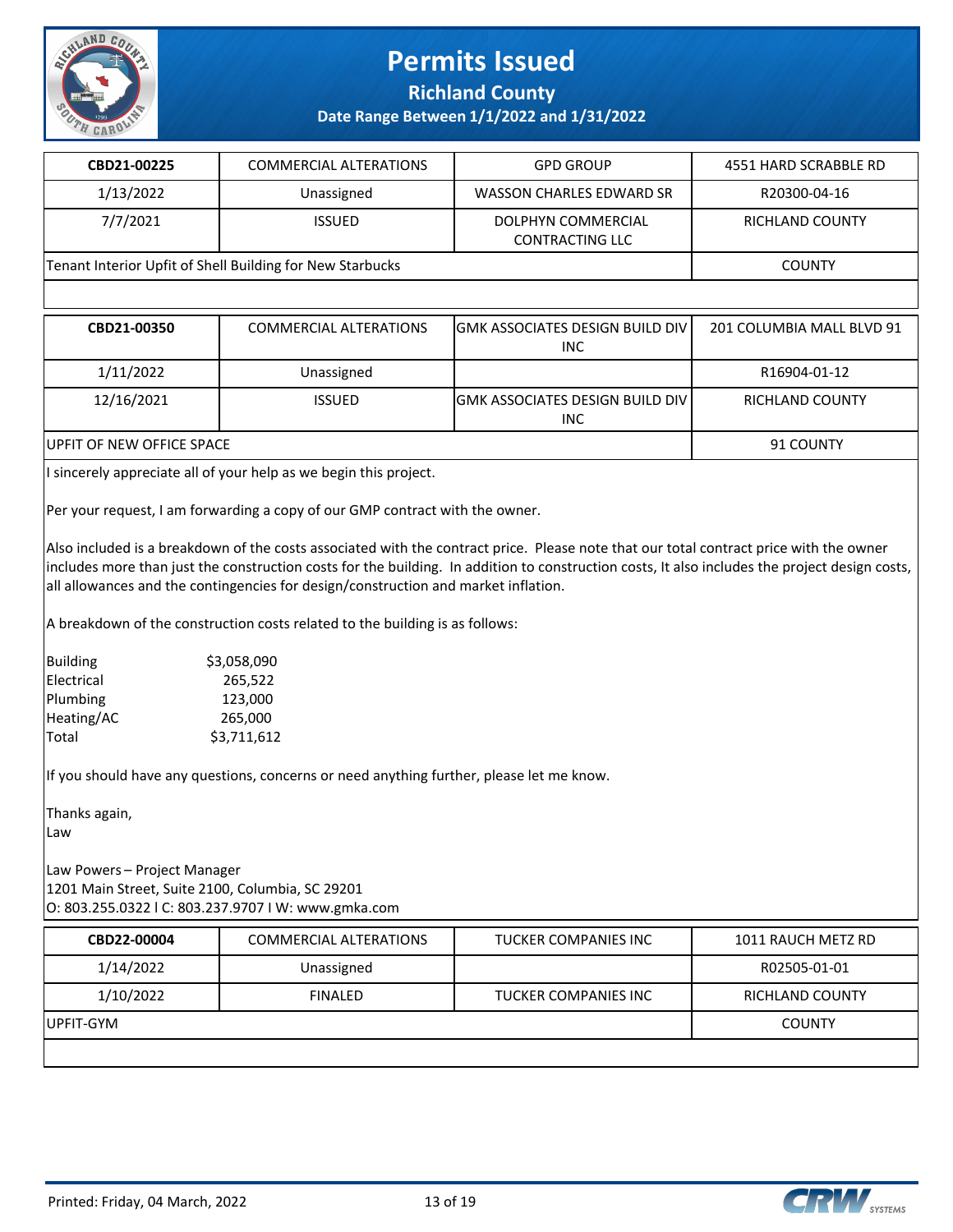

**Richland County**

**Date Range Between 1/1/2022 and 1/31/2022**

| CBD22-00007           | COMMERCIAL ALTERATIONS | DAVID H EISENREICH | 223 RABON RD F         |
|-----------------------|------------------------|--------------------|------------------------|
| 1/31/2022             | Unassigned             |                    | R19903-06-01           |
| 1/20/2022             | <b>ISSUED</b>          | DAVID H EISENREICH | <b>RICHLAND COUNTY</b> |
| ADDING INTERIOR WALLS |                        |                    | <b>F COUNTY</b>        |
|                       |                        |                    |                        |

#### **Number of COMMERCIAL ALTERATIONS/Unassigned Permits: 4**

| CBD21-00319                            | <b>COMMERCIAL NEW</b><br><b>CONSTRUCTION</b>              | <b>DAVIS ARCHITECTURE INC</b>        | 3513 HARD SCRABBLE RD  |
|----------------------------------------|-----------------------------------------------------------|--------------------------------------|------------------------|
| 1/11/2022                              | <b>NEW BUILDING</b>                                       |                                      | R17300-06-12           |
| 10/20/2021                             | <b>ISSUED</b>                                             | <b>INDIGO DESIGN BUILD LLC</b>       | <b>RICHLAND COUNTY</b> |
| SANDHILLS CC STORAGE BUILDING          |                                                           |                                      | <b>COUNTY</b>          |
|                                        |                                                           |                                      |                        |
| CBD21-00320                            | <b>COMMERCIAL NEW</b><br><b>CONSTRUCTION</b>              | <b>BURRISS BUILDING SYSTEMS INC.</b> | 1050 GATES RD          |
| 1/11/2022                              | <b>NEW BUILDING</b>                                       | <b>BGIN INVESTMENTS LLC</b>          | R02509-04-01           |
| 10/20/2021                             | <b>ISSUED</b>                                             | <b>BURRISS BUILDING SYSTEMS INC.</b> | <b>RICHLAND COUNTY</b> |
| 4935 Sq Ft Man Cave/Storage Building   |                                                           |                                      | <b>COUNTY</b>          |
|                                        |                                                           |                                      |                        |
| CBD21-00325                            | <b>COMMERCIAL NEW</b><br><b>CONSTRUCTION</b>              | <b>CAROLINA CARPORTS INC</b>         | 1780 ELMTREE RD        |
| 1/11/2022                              | <b>NEW BUILDING</b>                                       | <b>WELLINGTON RESIDENTIAL VILLAS</b> | R19203-09-01           |
| 10/27/2021                             | <b>ISSUED</b>                                             | <b>CAROLINA CARPORTS INC</b>         | RICHLAND COUNTY        |
|                                        | Detached metal garage 18x35 installed on existing asphalt |                                      | <b>COUNTY</b>          |
|                                        |                                                           |                                      |                        |
| CBD21-00333                            | <b>COMMERCIAL NEW</b><br><b>CONSTRUCTION</b>              | <b>AMY R CHANDLER</b>                | 1045 MARINA RD         |
| 1/11/2022                              | <b>NEW BUILDING</b>                                       | NFI MARINA ROAD LLC                  |                        |
| 11/4/2021                              | <b>ISSUED</b>                                             | <b>AMY R CHANDLER</b>                | RICHLAND COUNTY        |
| Bldg J Mini Warehouse Storage Building |                                                           |                                      | <b>COUNTY</b>          |
|                                        |                                                           |                                      |                        |

**Number of COMMERCIAL NEW CONSTRUCTION/NEW BUILDING Permits: 4**



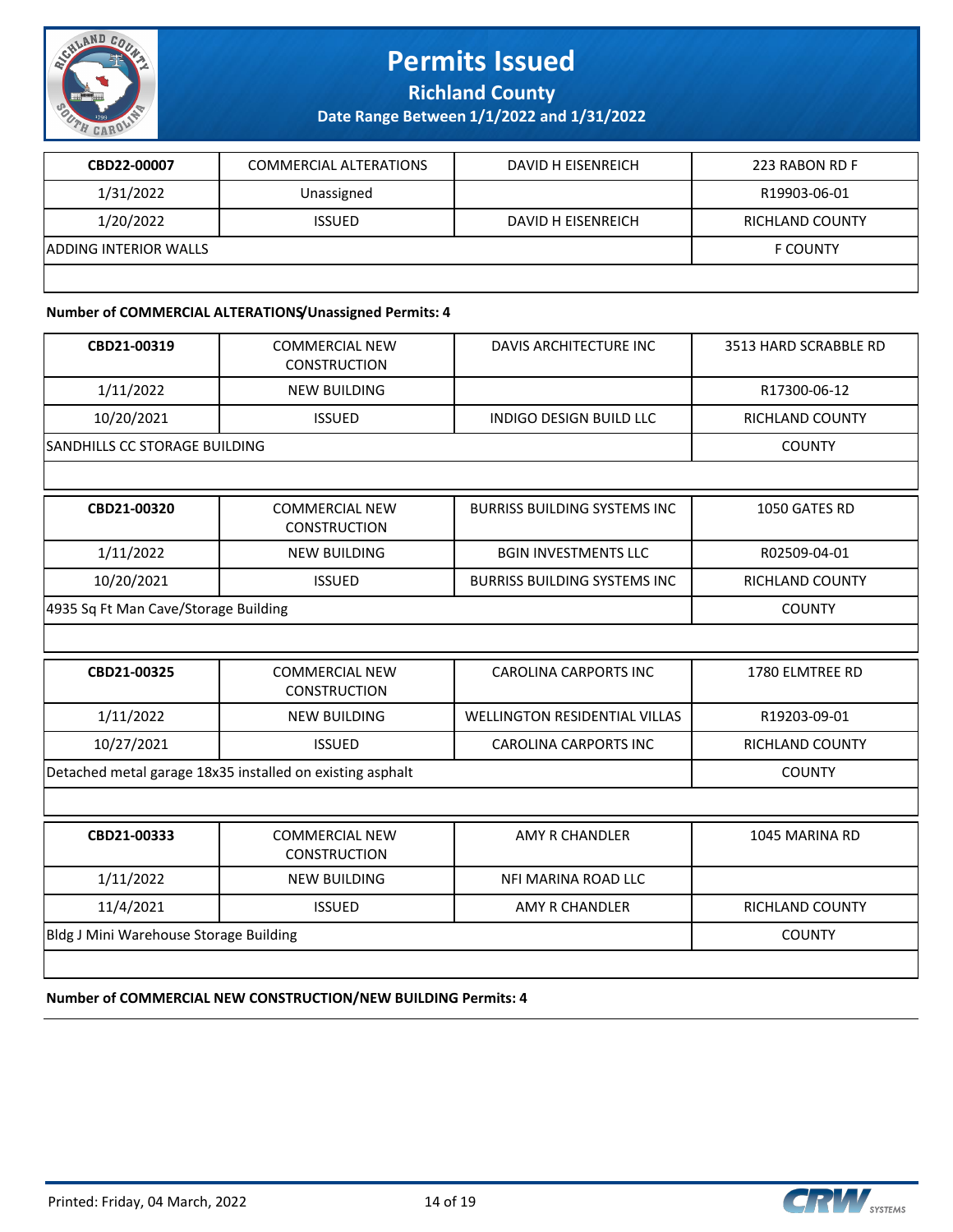

**Richland County**

**Date Range Between 1/1/2022 and 1/31/2022**

| CPV21-00005                         | COMMERCIAL PHOTOVOLTAIC<br><b>SYSTEM</b> | SHARPES CONTRACTING SERVICES<br>LLC | 921 SPEARS CREEK CT |
|-------------------------------------|------------------------------------------|-------------------------------------|---------------------|
| 1/10/2022                           | <b>ROOFTOP</b>                           | SPEARS CREEK VETERINARY CLINIC      | R28802-02-06        |
| 12/8/2021                           | <b>FINALED</b>                           | SHARPES CONTRACTING SERVICES<br>LLC | RICHLAND COUNTY     |
| commercial rooftop solar, see plans |                                          |                                     | <b>COUNTY</b>       |
|                                     |                                          |                                     |                     |

#### **Number of COMMERCIAL PHOTOVOLTAIC SYSTEM/ROOFTOP Permits: 1**

| FPS21-00177                                       | FIRE PROTECTION SYSTEM ALARM | JOHNSON CONTROLS FIRE<br><b>PROTECTION (F-ALAR</b> | <b>7 SCIENCE CT</b> |
|---------------------------------------------------|------------------------------|----------------------------------------------------|---------------------|
| 1/5/2022                                          | Unassigned                   | PURE FISHING INC                                   | R17200-02-23        |
| 12/30/2021                                        | <b>ISSUED</b>                | JOHNSON CONTROLS FIRE<br><b>PROTECTION (F-ALAR</b> | RICHLAND COUNTY     |
| Replace obsolete/damaged fire alarm control panel |                              |                                                    | <b>COUNTY</b>       |
|                                                   |                              |                                                    |                     |

| <b>FPS22-00008</b>                 | FIRE PROTECTION SYSTEM ALARM | SONITROL SECURITY SYS OF THE<br><b>MIDLANDS IN</b> | 7225 FIRELANE RD |
|------------------------------------|------------------------------|----------------------------------------------------|------------------|
| 1/24/2022                          | Unassigned                   | FIRELANE FAMILY APARTMENTS LP                      | R17006-03-38     |
| 1/18/2022                          | <b>ISSUED</b>                | SONITROL SECURITY SYS OF THE<br><b>MIDLANDS IN</b> | RICHLAND COUNTY  |
| <b>Fire Alarm Permit</b>           | <b>COUNTY</b>                |                                                    |                  |
| Scope of Work Deer Park Apartments |                              |                                                    |                  |

| <b>FPS22-00012</b>    | FIRE PROTECTION SYSTEM ALARM | COLUMBIA FIRE & SAFETY INC            | 825 MENLO DR    |
|-----------------------|------------------------------|---------------------------------------|-----------------|
| 1/27/2022             | Unassigned                   | Miriam Properties Group LLC           | R06081-00-00    |
| 1/23/2022             | <b>ISSUED</b>                | <b>COLUMBIA FIRE &amp; SAFETY INC</b> | RICHLAND COUNTY |
| Sprinkler Supervisory |                              |                                       | <b>COUNTY</b>   |
|                       |                              |                                       |                 |

#### **Number of FIRE PROTECTION SYSTEM ALARM/Unassigned Permits: 3**

| FPS22-00001                     | FIRE PROTECTION SYSTEM AUTO<br><b>SUPPRESSION</b> | <b>CARAWAY FIRE &amp; SAFETY</b> | 3601 BROAD RIVER RD |
|---------------------------------|---------------------------------------------------|----------------------------------|---------------------|
| 1/5/2022                        | Unassigned                                        | <b>HOPE LIGHT LLC</b>            | R06110-04-12        |
| 1/3/2022                        | <b>ISSUED</b>                                     | <b>CARAWAY FIRE &amp; SAFETY</b> | RICHLAND COUNTY     |
| Install Fire Suppression System |                                                   |                                  | COLUMBIA            |
|                                 |                                                   |                                  |                     |

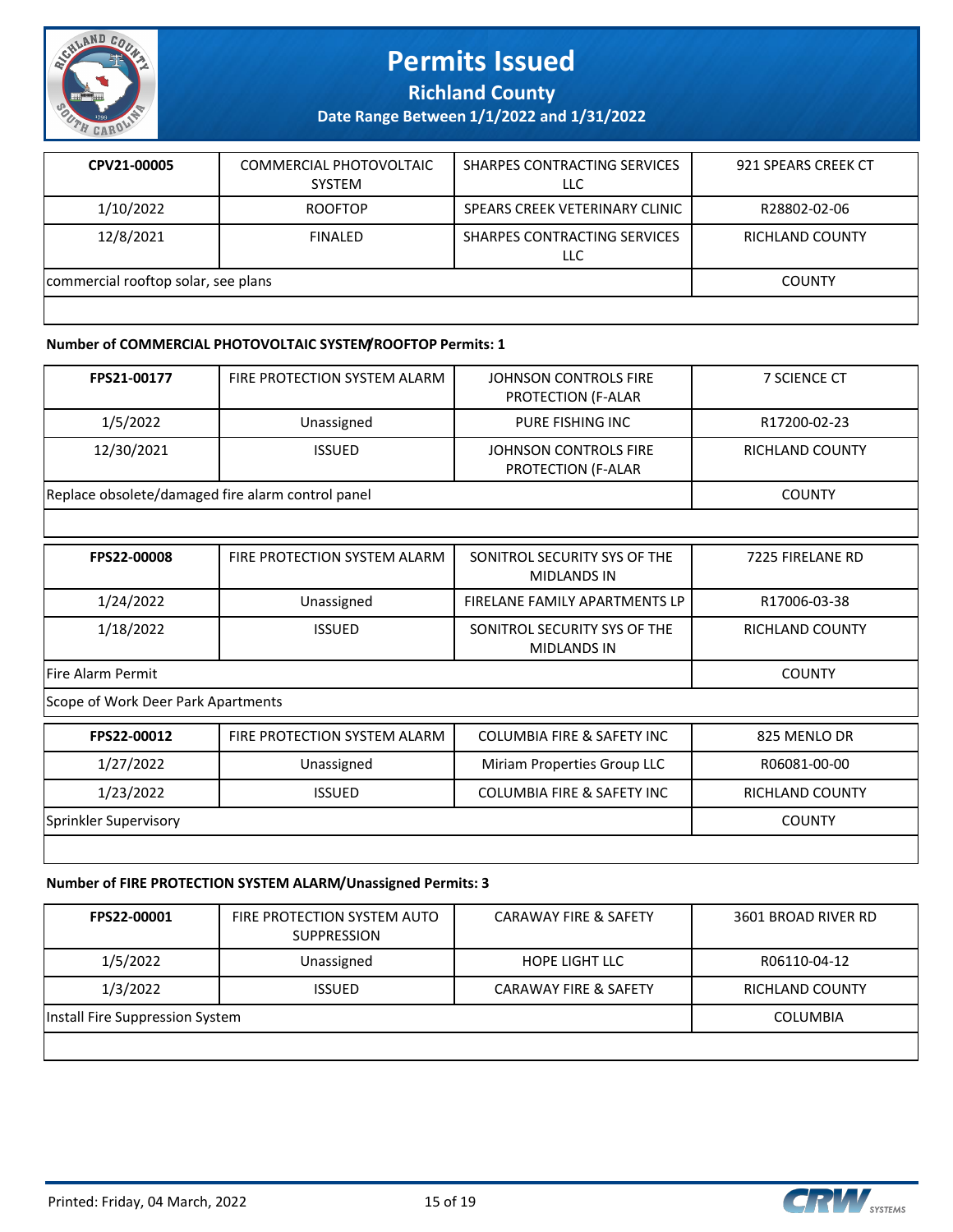

**Richland County**

**Date Range Between 1/1/2022 and 1/31/2022**

| FPS22-00007                                        | FIRE PROTECTION SYSTEM AUTO<br><b>SUPPRESSION</b> | PYE BARKER FIRE & SAFETY INC | 6922 FAIRFIELD RD A |
|----------------------------------------------------|---------------------------------------------------|------------------------------|---------------------|
| 1/24/2022                                          | Unassigned                                        | KHALSA LLC                   | R11808-02-24        |
| 1/12/2022                                          | <b>ISSUED</b>                                     | PYE BARKER FIRE & SAFETY INC | RICHLAND COUNTY     |
| installation of suppression system in kitchen hood |                                                   |                              | A COUNTY            |
|                                                    |                                                   |                              |                     |

#### **Number of FIRE PROTECTION SYSTEM AUTO SUPPRESSION/Unassigned Permits: 2**

| <b>FPS22-00006</b>                                 | <b>FIRE PROTECTION SYSTEM</b><br><b>SPRINKLER</b> | ABSOLUTE FIRE CONTROL INC        | 2000 CENTER POINT RD |
|----------------------------------------------------|---------------------------------------------------|----------------------------------|----------------------|
| 1/24/2022                                          | Unassigned                                        | <b>CENTER POINT HOLDINGS LLC</b> | R06010-03-01         |
| 1/12/2022                                          | <b>ISSUED</b>                                     | ABSOLUTE FIRE CONTROL INC        | RICHLAND COUNTY      |
| Small sprinkler system upfit for 4th floor office. |                                                   |                                  | <b>COUNTY</b>        |
|                                                    |                                                   |                                  |                      |

| FPS22-00009                  | <b>FIRE PROTECTION SYSTEM</b><br><b>SPRINKLER</b> | CASTLE AUTOMATIC SPRINKLER CO<br><b>INC</b> | 3430 BROAD RIVER RD 102 |
|------------------------------|---------------------------------------------------|---------------------------------------------|-------------------------|
| 1/24/2022                    | Unassigned                                        | <b>CYPRESS RUN REAL ESTATE LLC</b>          | R06114-01-02            |
| 1/19/2022                    | <b>ISSUED</b>                                     | CASTLE AUTOMATIC SPRINKLER CO<br><b>INC</b> | RICHLAND COUNTY         |
| Plug a head and add new head |                                                   |                                             | 102 COLUMBIA            |
|                              |                                                   |                                             |                         |

#### **Number of FIRE PROTECTION SYSTEM SPRINKLER/Unassigned Permits: 2**

| TLCO22-00001                                             | TELECOMMUNICATIONS TOWER                                 | TSM, INC.                 | 1470 RIDGE RD          |
|----------------------------------------------------------|----------------------------------------------------------|---------------------------|------------------------|
| 1/10/2022                                                | <b>EXISTING TOWER ADD</b>                                | <b>COTTON JOHN E</b>      | R24800-06-32           |
| 1/5/2022                                                 | <b>ISSUED</b>                                            | Project Electric, LLC     | <b>RICHLAND COUNTY</b> |
|                                                          | collo on existing cell tower, add new equip, add 200 amp |                           | <b>COUNTY</b>          |
|                                                          |                                                          |                           |                        |
| TLCO22-00002                                             | TELECOMMUNICATIONS TOWER                                 | TSM, INC.                 | 4601 PERCIVAL RD       |
| 1/10/2022                                                | <b>EXISTING TOWER ADD</b>                                | <b>CLOTHING WORLD INC</b> | R28800-06-02           |
| 1/5/2022                                                 | <b>ISSUED</b>                                            | TEPDB OPCO, LLC           | <b>RICHLAND COUNTY</b> |
| collo on existing cell tower, add new equip, add 200 amp |                                                          |                           | <b>COUNTY</b>          |
|                                                          |                                                          |                           |                        |
| TLCO22-00003                                             | TELECOMMUNICATIONS TOWER                                 | TSM, INC.                 | 1320 OLD TWO NOTCH RD  |
| 1/10/2022                                                | <b>EXISTING TOWER ADD</b>                                | PIONEER LAND COMPANY LP   | R25900-05-14           |
| 1/5/2022                                                 | <b>ISSUED</b>                                            | TEPDB OPCO, LLC           | <b>RICHLAND COUNTY</b> |
|                                                          | collo on existing cell tower, add new equip, add 200 amp |                           | <b>COUNTY</b>          |

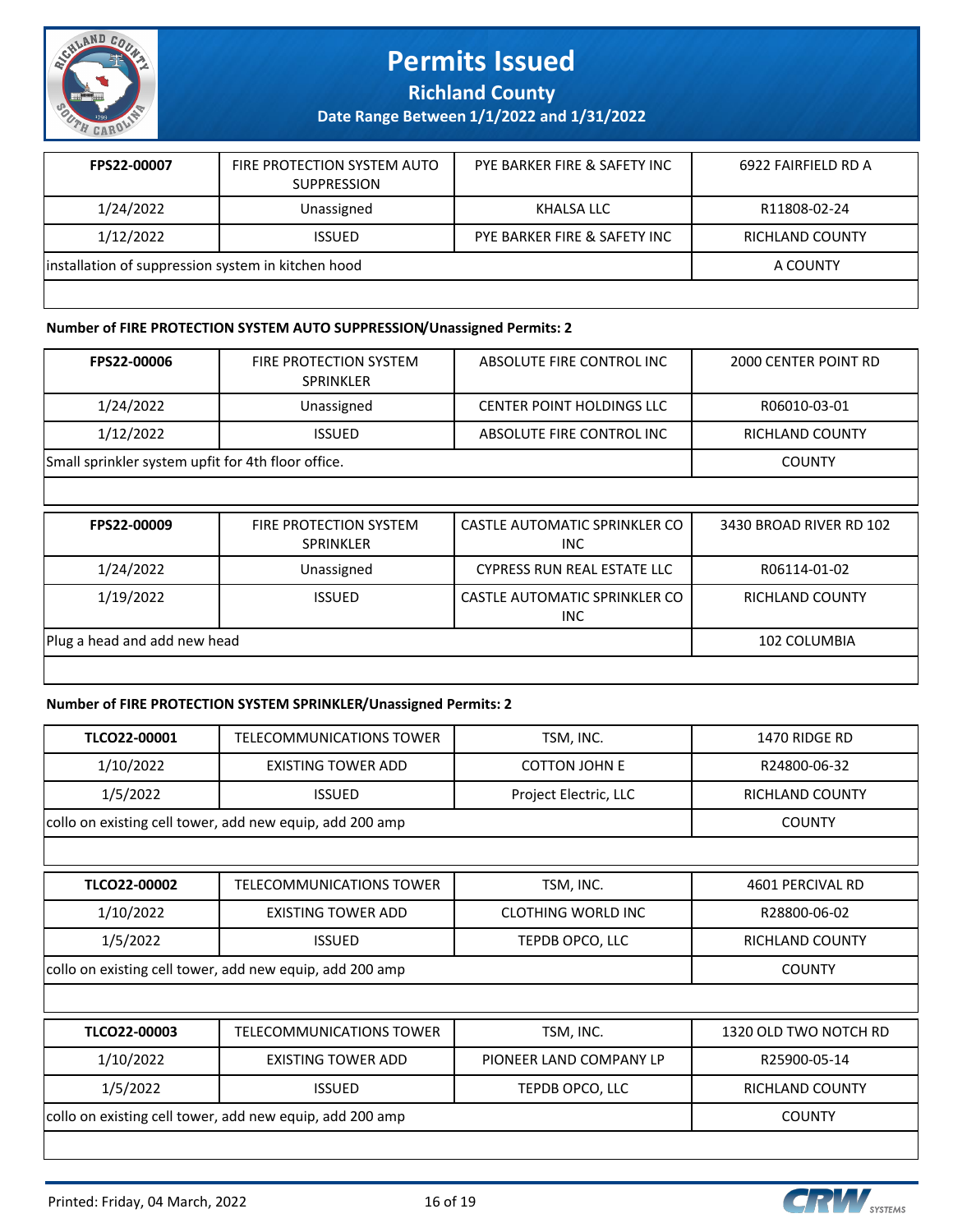

**Richland County**

| TLCO22-00004                                              | <b>TELECOMMUNICATIONS TOWER</b>                                                          | TSM, INC.                                                                                                                                 | 8012 GARNERS FERRY RD  |
|-----------------------------------------------------------|------------------------------------------------------------------------------------------|-------------------------------------------------------------------------------------------------------------------------------------------|------------------------|
| 1/10/2022                                                 | <b>EXISTING TOWER ADD</b>                                                                | 8012 GARNERS FERRY HOLDINGS                                                                                                               | R19105-02-09           |
| 1/5/2022                                                  | <b>ISSUED</b>                                                                            | TEPDB OPCO, LLC                                                                                                                           | RICHLAND COUNTY        |
|                                                           | collo on existing cell tower, add new equip, add 200 amp                                 |                                                                                                                                           | <b>COUNTY</b>          |
|                                                           |                                                                                          |                                                                                                                                           |                        |
| TLCO22-00005                                              | <b>TELECOMMUNICATIONS TOWER</b>                                                          | TSM, INC.                                                                                                                                 | 402 ARBOR DR           |
| 1/10/2022                                                 | <b>EXISTING TOWER ADD</b>                                                                | <b>TACKETT CANDACE M</b>                                                                                                                  | R16712-06-08           |
| 1/5/2022                                                  | <b>ISSUED</b>                                                                            | TEPDB OPCO, LLC                                                                                                                           | RICHLAND COUNTY        |
|                                                           | collo on existing cell tower, add new equip, add 200 amp                                 |                                                                                                                                           | <b>COUNTY</b>          |
|                                                           |                                                                                          |                                                                                                                                           |                        |
| TLCO22-00011                                              | <b>TELECOMMUNICATIONS TOWER</b>                                                          | Abby Porter                                                                                                                               | 1078 METSO WAY         |
| 1/25/2022                                                 | <b>EXISTING TOWER ADD</b>                                                                | 1030 METSO WAY LLC                                                                                                                        | R22910-01-02           |
| 1/14/2022                                                 | <b>ISSUED</b>                                                                            | Michael Brandon Poythress (Project<br>Electric LLC)                                                                                       | RICHLAND COUNTY        |
| Antenna Colocation, Radios, Equipment Cabinet, 200A Meter |                                                                                          |                                                                                                                                           | <b>COUNTY</b>          |
|                                                           | Cabinet and Equipment Cabinet, and a 200A Electrical Meter in existing meter socket "D," | Dish Networks will be co-locating to this tower by adding 3 antennas, 6 remote radio units, waveguide ladder, a steel platform with a PPC |                        |
| TLCO22-00012                                              | <b>TELECOMMUNICATIONS TOWER</b>                                                          | SUMMITT CELLULAR INC                                                                                                                      | 6936 CHEVAL ST         |
| 1/26/2022                                                 | <b>EXISTING TOWER ADD</b>                                                                | <b>CHEROKEE INC</b>                                                                                                                       | R13614-01-02           |
| 1/14/2022                                                 | <b>ISSUED</b>                                                                            | SUMMITT CELLULAR INC                                                                                                                      | RICHLAND COUNTY        |
| existing telecomm tower colocation                        |                                                                                          |                                                                                                                                           | <b>COUNTY</b>          |
|                                                           |                                                                                          |                                                                                                                                           |                        |
| TLCO22-00015                                              | <b>TELECOMMUNICATIONS TOWER</b>                                                          | TSM, INC.                                                                                                                                 | 12206 BROAD RIVER RD   |
| 1/24/2022                                                 | <b>EXISTING TOWER ADD</b>                                                                | <b>SUMMER ANNIE L/Crown Castle</b>                                                                                                        | R00900-04-01           |
| 1/19/2022                                                 | <b>ISSUED</b>                                                                            | Project Electric, LLC                                                                                                                     | <b>RICHLAND COUNTY</b> |
| collo on existing cell tower, add new equip, add 200 amp  |                                                                                          |                                                                                                                                           | <b>COUNTY</b>          |
|                                                           |                                                                                          |                                                                                                                                           |                        |
| TLCO22-00016                                              | TELECOMMUNICATIONS TOWER                                                                 | TSM, INC.                                                                                                                                 | 10902 FARROW RD        |
| 1/25/2022                                                 | <b>EXISTING TOWER ADD</b>                                                                | CROWN CASTLE SOUTH LLC                                                                                                                    | R17600-02-52           |
| 1/20/2022                                                 | <b>ISSUED</b>                                                                            | TEPDB OPCO, LLC                                                                                                                           | RICHLAND COUNTY        |
| collo on existing cell tower, add new equip, add 200 amp  |                                                                                          |                                                                                                                                           | <b>COUNTY</b>          |
|                                                           |                                                                                          |                                                                                                                                           |                        |

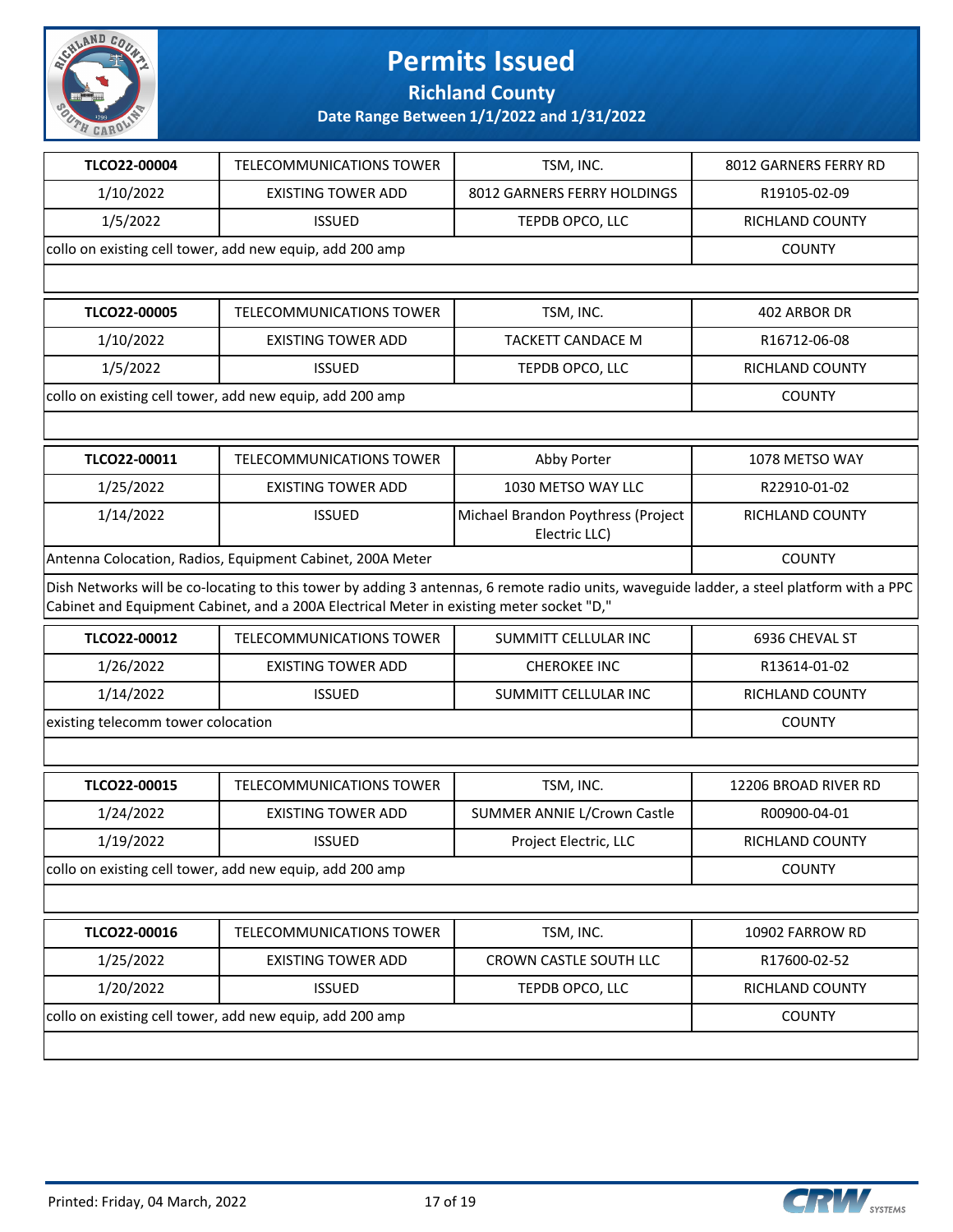

**Richland County**

**Date Range Between 1/1/2022 and 1/31/2022**

| TLCO22-00017                                             | TELECOMMUNICATIONS TOWER                                 | TSM, INC.                            | 2044 HEYWARD BROCKINGTON RD    |
|----------------------------------------------------------|----------------------------------------------------------|--------------------------------------|--------------------------------|
| 1/25/2022                                                | <b>EXISTING TOWER ADD</b>                                | <b>REGAL INFORMATION SYSTEMS LLC</b> | R09700-02-56                   |
| 1/20/2022                                                | <b>ISSUED</b>                                            | TEPDB OPCO, LLC                      | RICHLAND COUNTY                |
|                                                          | collo on existing cell tower, add new equip, add 200 amp |                                      | <b>COUNTY</b>                  |
|                                                          |                                                          |                                      |                                |
| TLCO22-00018                                             | <b>TELECOMMUNICATIONS TOWER</b>                          | TSM, INC.                            | 110 N FIRETOWER CT             |
| 1/25/2022                                                | <b>EXISTING TOWER ADD</b>                                | <b>KEEN ALTON BRUCE</b>              | R15100-05-24                   |
| 1/20/2022                                                | <b>ISSUED</b>                                            | TEPDB OPCO, LLC                      | <b>RICHLAND COUNTY</b>         |
| collo on existing cell tower, add new equip, add 200 amp |                                                          |                                      | <b>COUNTY</b>                  |
|                                                          |                                                          |                                      |                                |
| TLCO22-00019                                             | <b>TELECOMMUNICATIONS TOWER</b>                          | TSM, INC.                            | <b>8 BROOKFIELD HEIGHTS CT</b> |
| 1/25/2022                                                | <b>EXISTING TOWER ADD</b>                                | Crown Castle                         | R19703-12-24                   |
| 1/20/2022                                                | <b>ISSUED</b>                                            | Project Electric, LLC                | <b>RICHLAND COUNTY</b>         |
| collo on existing cell tower, add new equip, add 200 amp |                                                          |                                      | <b>COUNTY</b>                  |
|                                                          |                                                          |                                      |                                |

#### **Number of TELECOMMUNICATIONS TOWER/EXISTING TOWER ADD Permits: 12**

| TLCO21-00205                                                 | TELECOMMUNICATIONS TOWER                                     | Michelle McCarten - agent of T-<br>Mobile South LLC             | <b>124 BLARNEY DR</b>  |
|--------------------------------------------------------------|--------------------------------------------------------------|-----------------------------------------------------------------|------------------------|
| 1/7/2022                                                     | <b>EXISTING TOWER ALT</b>                                    | LANDMARK DEVELOPMENT CO INC                                     | R17109-02-07           |
| 9/24/2021                                                    | <b>ISSUED</b>                                                | <b>SUMMITT CELLULAR INC</b>                                     | <b>RICHLAND COUNTY</b> |
|                                                              | T-Mobile is proposing to upgrade equipment on existing tower |                                                                 | <b>COUNTY</b>          |
|                                                              |                                                              |                                                                 |                        |
| TLCO21-00223                                                 | <b>TELECOMMUNICATIONS TOWER</b>                              | Michelle McCarten - agent of Sprint<br>Spectrum Realty Company, | 6409 FROST AVE         |
| 1/7/2022                                                     | <b>EXISTING TOWER ALT</b>                                    | <b>RICHTEX CORP</b>                                             | R07513-01-01           |
| 11/12/2021                                                   | <b>ISSUED</b>                                                | TSC CONSTRUCTION LLC (GC)                                       | <b>RICHLAND COUNTY</b> |
| T-Mobile is proposing to upgrade equipment on existing tower |                                                              |                                                                 | <b>COUNTY</b>          |
|                                                              |                                                              |                                                                 |                        |
| TLCO22-00006                                                 | <b>TELECOMMUNICATIONS TOWER</b>                              | <b>TOWER ENGINEERING</b><br>PROFESSIONALS-CHAR                  | 1217 WESSINGER RD      |
| 1/18/2022                                                    | <b>EXISTING TOWER ALT</b>                                    | <b>WATEREE PLAZA</b>                                            | R12007-03-17           |
| 1/6/2022                                                     | <b>ISSUED</b>                                                | Ericsson                                                        | <b>RICHLAND COUNTY</b> |
| TMO to add/replace antennas and RRUs on existing tower       |                                                              |                                                                 | <b>COUNTY</b>          |
|                                                              |                                                              |                                                                 |                        |

**Number of TELECOMMUNICATIONS TOWER/EXISTING TOWER ALT Permits: 3**